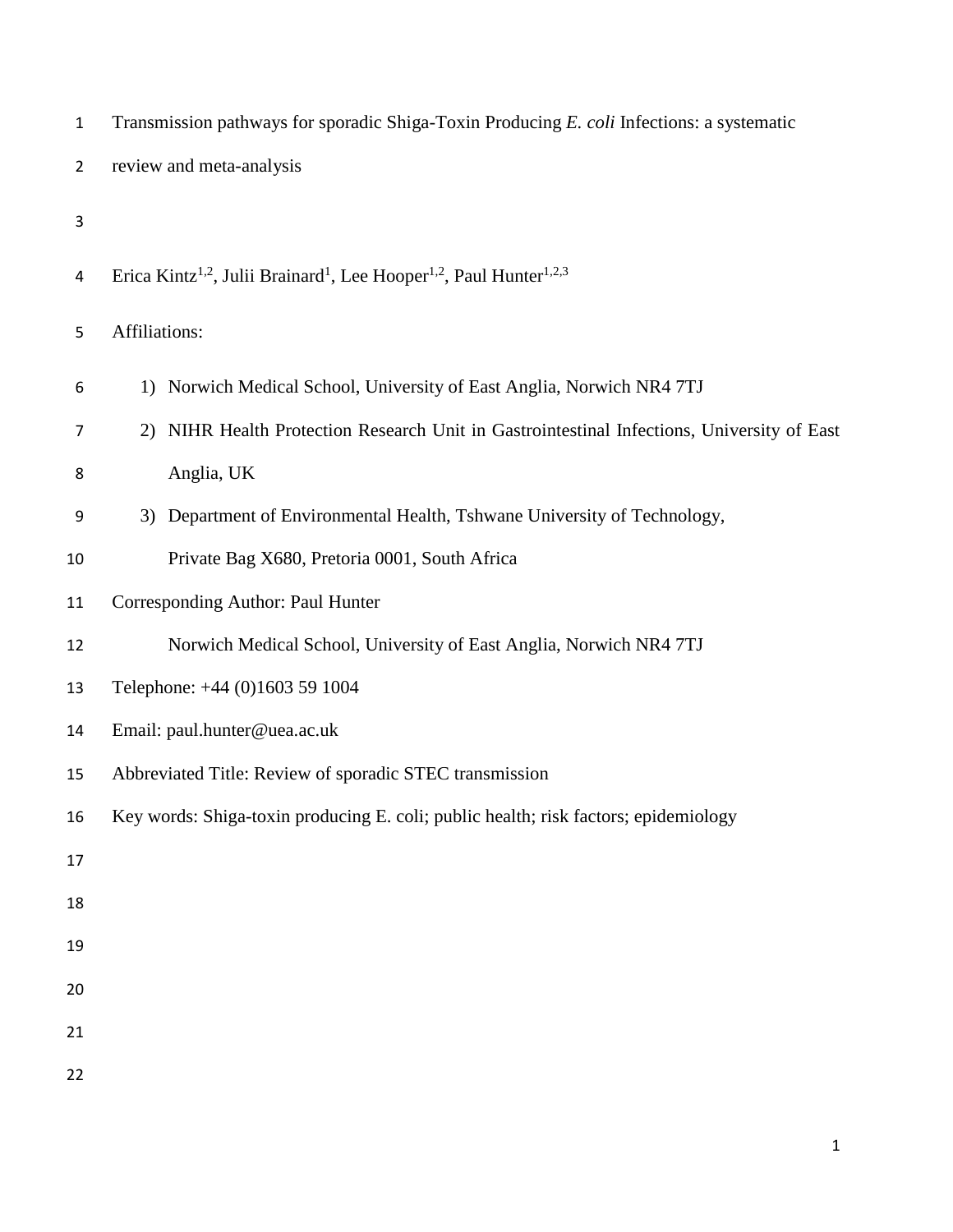#### **ABSTRACT**

#### *Background*

 Shiga-toxin *E. coli* infections remain a public health concern because of the severity of the gastrointestinal illness and associated complications. Transmission pathways are typically elucidated from outbreaks, with foodborne transmission the primary source. However, most STEC cases are sporadic. This systematic review aimed to identify the most common pathways for sporadic STEC transmission and quantify their importance. *Methods* We systematically reviewed epidemiological studies of sporadic (non-outbreak) STEC cases that investigated potential risk factors. Searches were run in Medline, EMBASE, and Scopus. Included studies needed to confirm STEC infection and investigate ≥20 cases. *Results* 31 studies were included, of which 25 were case-control or case-case studies. 62.5% found consumption of undercooked/raw meat associated with STEC infection while 70.4% found contact with animals or their environment a risk factor. Random-effects meta-analysis provided pooled odds ratios and population attributable fraction (PAF). The PAF was 19% for undercooked/raw meat, followed by person to person transmission at 15%. Contact with animals and visiting farm environments had PAFs of 14% and 12% respectively. *Conclusions*

 Out of potential sources for STEC exposure, undercooked meat and contact with animals and their environment were the most frequently found transmission routes. Decreasing the chances of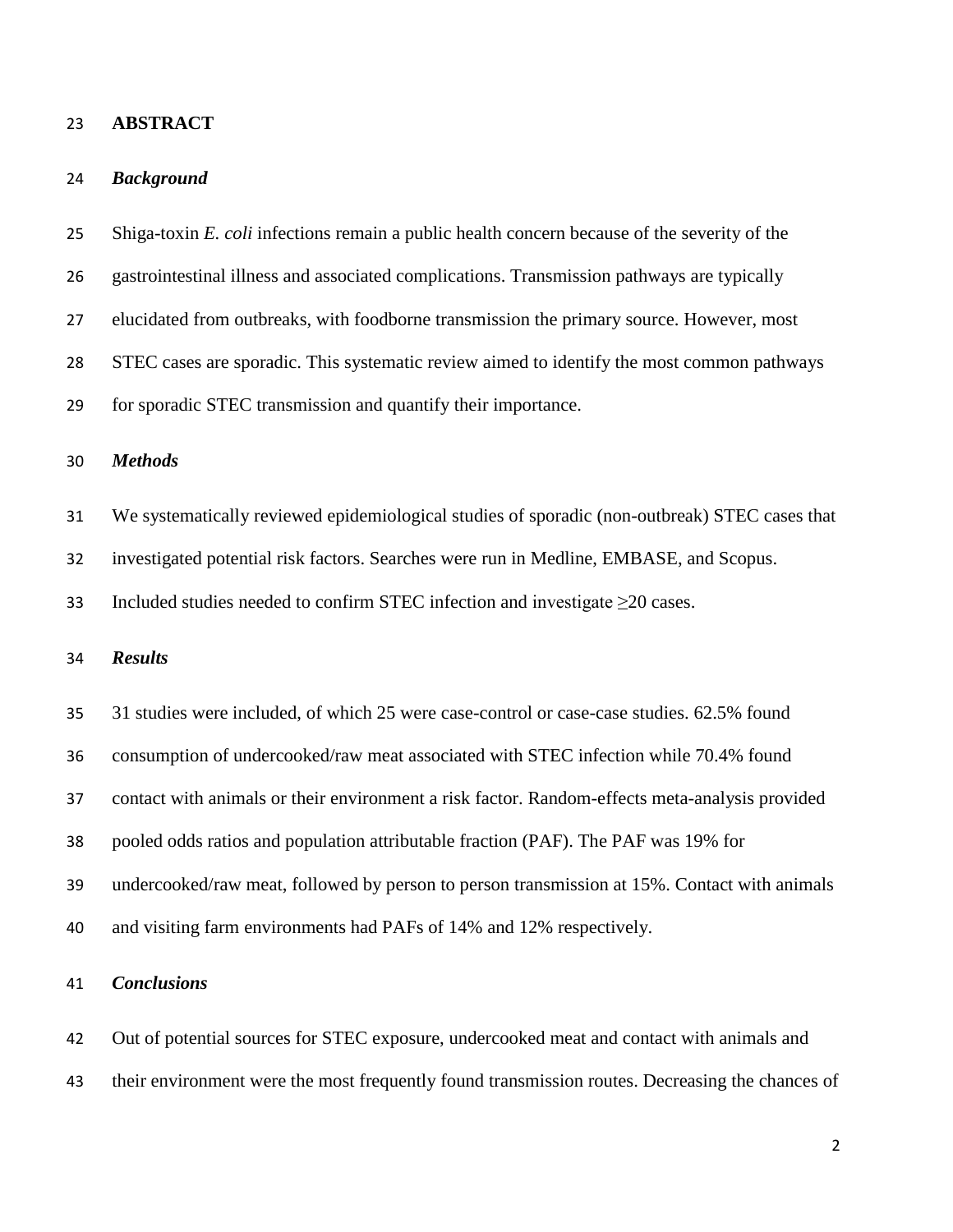acquiring the bacteria by these methods would additionally cut down on the other major transmission route, person-to-person spread.

#### **INTRODUCTION**

 Shiga-toxin producing *Escherichia coli* (STEC) are a group of Gram-negative bacterial pathogens that exist as normal microbiota in ruminant animals, such as cows and sheep. STEC colonization does not produce symptoms in these animals, but can cause severe disease in humans. Transmission pathways include faecal-oral, food-borne, environmental, and person to person. STEC are characterized by their ability to release shiga-toxin, which kills host cells in the intestine and can enter the bloodstream to affect other organs, such as the kidneys and brain. Most STEC infections are caused by *E. coli* O157:H7, but over 100 different shiga-toxin producing *E. coli* serotypes are associated with human illness [1, 2]. STEC is associated with more severe disease and increased complications compared to other bacterial causes of gastroenteritis [3-5]. Cases typically present with abdominal cramps, vomiting, and/or diarrhea, which may progress to haemorrhagic colitis. About 30% of confirmed cases require hospitalization [6], and about 10% of cases progress to haemolytic uremic syndrome (HUS), characterized by anaemia, kidney failure, and low platelet counts [7].

 In outbreaks (groups of linked infections), most cases relate to contaminated food [8, 9]. However, sporadic cases comprise nearly 80% of reported STEC infections [10]. The only previous synthesis of evidence on sporadic cases (Strachan et al.) compared five different case- control studies from the USA and UK between 1998 and 2004 [11]. Since 2004, screening for non-O157 has become more common. A comprehensive and updated review synthesizing sporadic STEC transmission is warranted, including studies since 2004 and enhanced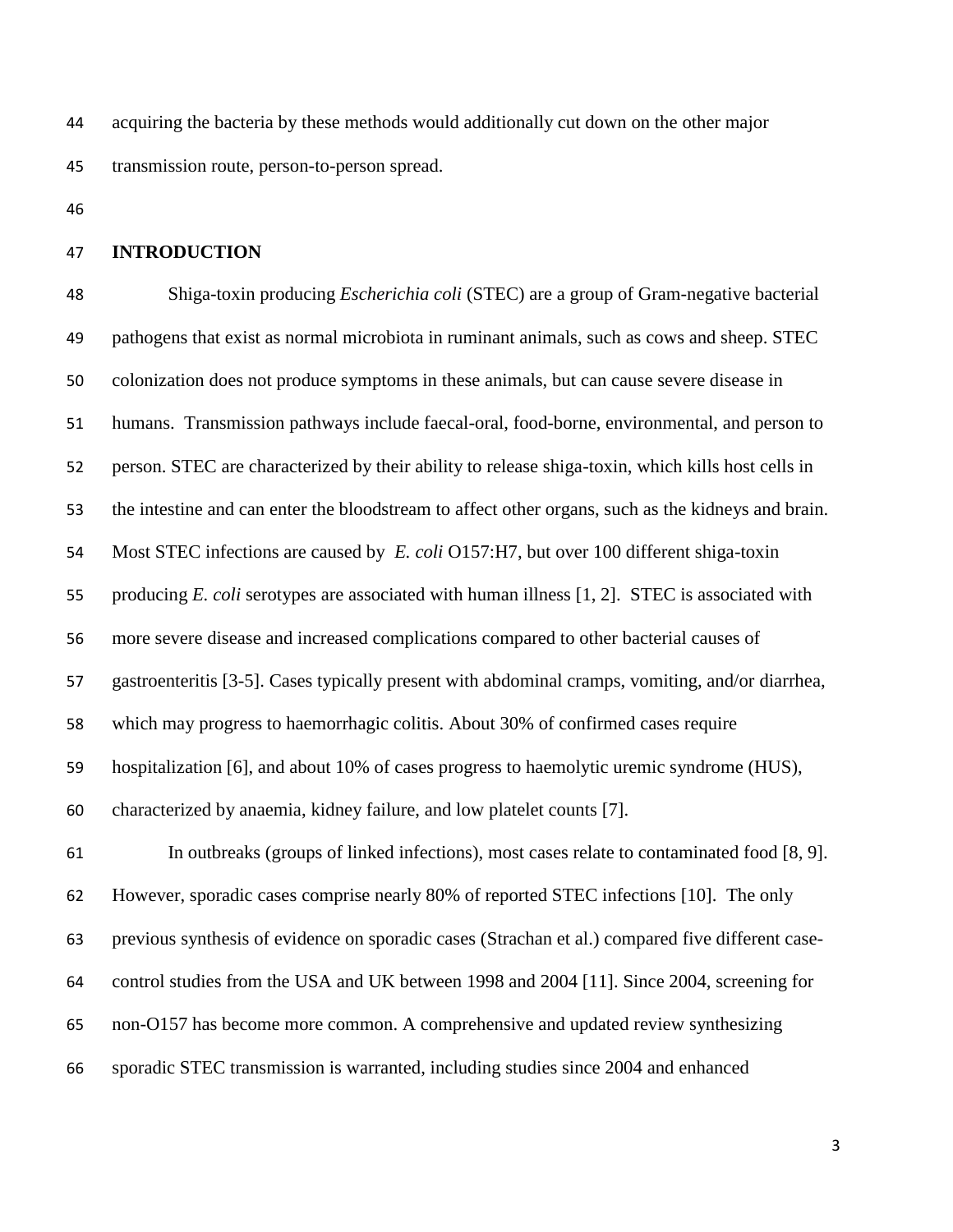| 67 | information about non-O157 infection. In order to gain an understanding about which pathways |
|----|----------------------------------------------------------------------------------------------|
| 68 | occur most often for sporadic STEC infections, a systematic review of larger (20+ cases)     |
| 69 | epidemiological studies investigating exposures and risk factors leading to sporadic STEC    |
| 70 | infections was performed. Identifying the most common pathways will aid in development of    |
| 71 | policies and procedures to help reduce the risk of STEC infection.                           |
| 72 |                                                                                              |

**METHODS**

# **Search Strategy and Inclusion Criteria**

75 Medline, Scopus, and Embase databases were searched through February 19<sup>th</sup> 2016 with no restrictions on date or language. Search terms included: Bacterial- "STEC, EHEC, VTEC, O157, non-O157, shiga-toxin"; and Participants - "human"; Transmission - "transmission, risk factor, exposure, contamination, outbreak, sporadic, infection" (full search strategy for Medline given in Supplemental Appendix 1). Eight grey literature sources were searched (Supplemental Appendix 2); only the first 100 hits in grey literature were reviewed. Bibliographies of included studies were also checked for further references.

 STEC infections in humans needed to be confirmed by an approved laboratory method, including but not limited to directly finding the toxin in stool samples or amplifying either the *stx1* or *stx2* genes from samples via PCR [12]. Any epidemiological study, whether descriptive or analytical, was eligible as long as the focus was on sporadic STEC infections, with a minimum 20 cases to ensure that quantitative results could be extracted. Studies had to present potential transmission data, to identify likely sources of exposure. The protocol for this systematic review is on PROSPERO (registration number CRD42015027593) [13].

# **Source Selection and Data Extraction**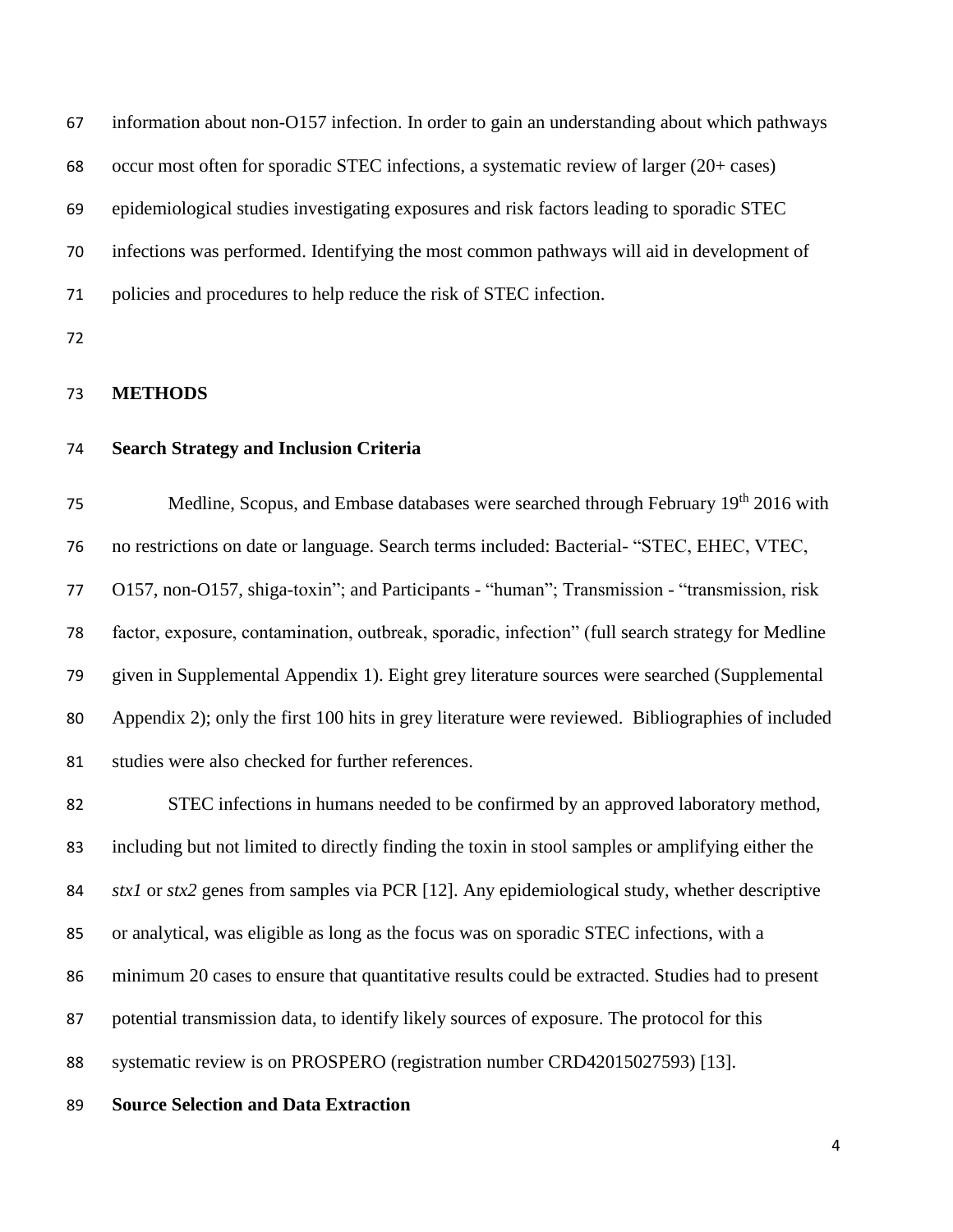All references were screened by title and abstract independently in duplicate by EK and JB. Full texts of not-excluded articles were read in duplicate to make further exclusions or confirm eligibility. Eligibility disagreements were resolved by discussion (EK and JB). Abstracts without full text, such as conference proceedings, were excluded.

 Information extracted from all studies included bibliographic details, study location and time period, criteria used to confirm STEC infection, and ages of participants. For descriptive studies, exposures and the percentage of participants encountering that transmission pathway prior to illness were recorded. For epidemiological studies, the selection of both cases and controls and significant exposures, along with their effect measures and confidence intervals, were extracted. For all studies, elapsed time between infection and interview, interview methods, and transmission pathways covered in the interview or questionnaire were also recorded. Data were extracted by one reviewer into a standardized form and verified by a second reviewer. Articles not in English were extracted by only one reviewer.

#### **Quality Assessment**

 Quality assessment for the studies was based on the Newcastle-Ottawa scale that was tailored to the potential biases that could exist in these specific study designs [14]. Studies were judged for quality across three categories: study design, comparability of controls, and data collection. Within each category, two to four features that could influence the validity or the generalisability of study results were graded on their risk of bias, as low, high, or unclear. The categories are described in Supplementary Appendix 3. Studies were then labelled as either of "acceptable" or "poor" quality depending on whether 50% or greater of the fields had "unclear" 111 or "high" risk of bias.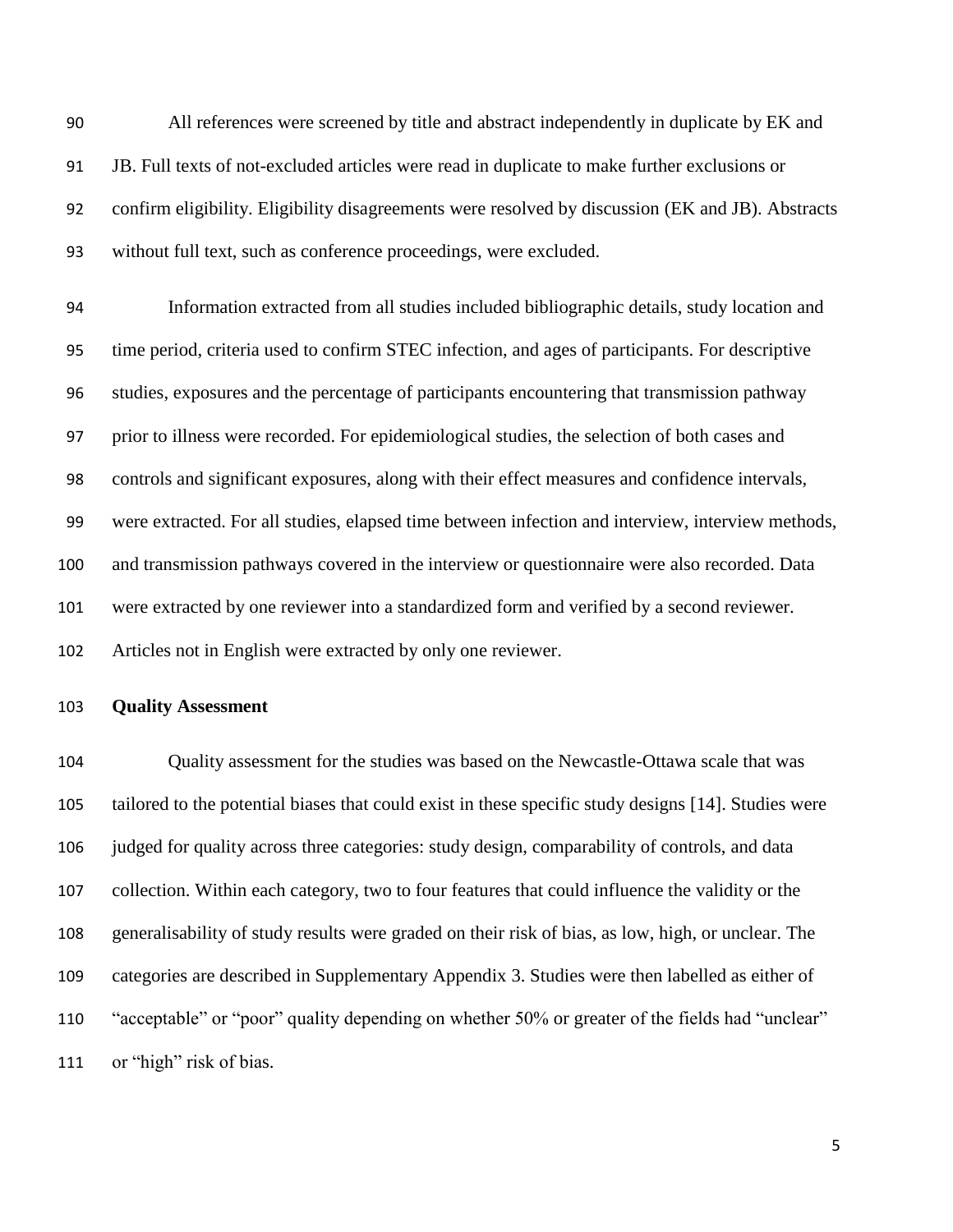#### **Synthesis of Results**

 A table was created containing categories of common exposures, including food, animal contact, water, and other environmental transmission routes across all studies. Whether or not each study asked about a particular exposure was documented (Supplemental Table 1), with any statistically significant results from each study recorded. This let us calculate the percentage of studies finding a particular exposure significant (out of those that assessed that risk factor at all). If studies provided both univariate and adjusted estimates, the results of the adjusted effects were used to fill in the table. We were concerned that whether a risk factor was identified as significant might depend on whether the study was poor or acceptable quality; therefore, Stata was used to perform a t-test comparing the proportions of studies finding a risk factor associated with STEC infection between acceptable and low quality studies [15].

 Those categories where over 50% of the studies found that exposure as a risk factor for STEC infection were combined in a random effects meta-analysis using RevMan software [16, 17]. Any available odds ratios were included regardless of significance or method used for analysis (univariate vs. adjusted). If a study provided effect estimates for several similar exposures within a category, the one most similar to those used in the other studies was used. EpiInfo 7 was used to calculate odds ratios when the information was available [18]. The combined odds ratios for these exposures were used to calculate the population attributable 130 fraction (PAF) using the formula  $PAF = Pe_{pooled} * [(OR_{pooled} - 1)/OR_{pooled}]$  [19].  $Pe_{pooled}$ , the proportion of exposed cases, was calculated using OpenMeta[Analyst][20]. To assess publication bias, funnel plots were generated in RevMan and a visual assessment made.

# **RESULTS**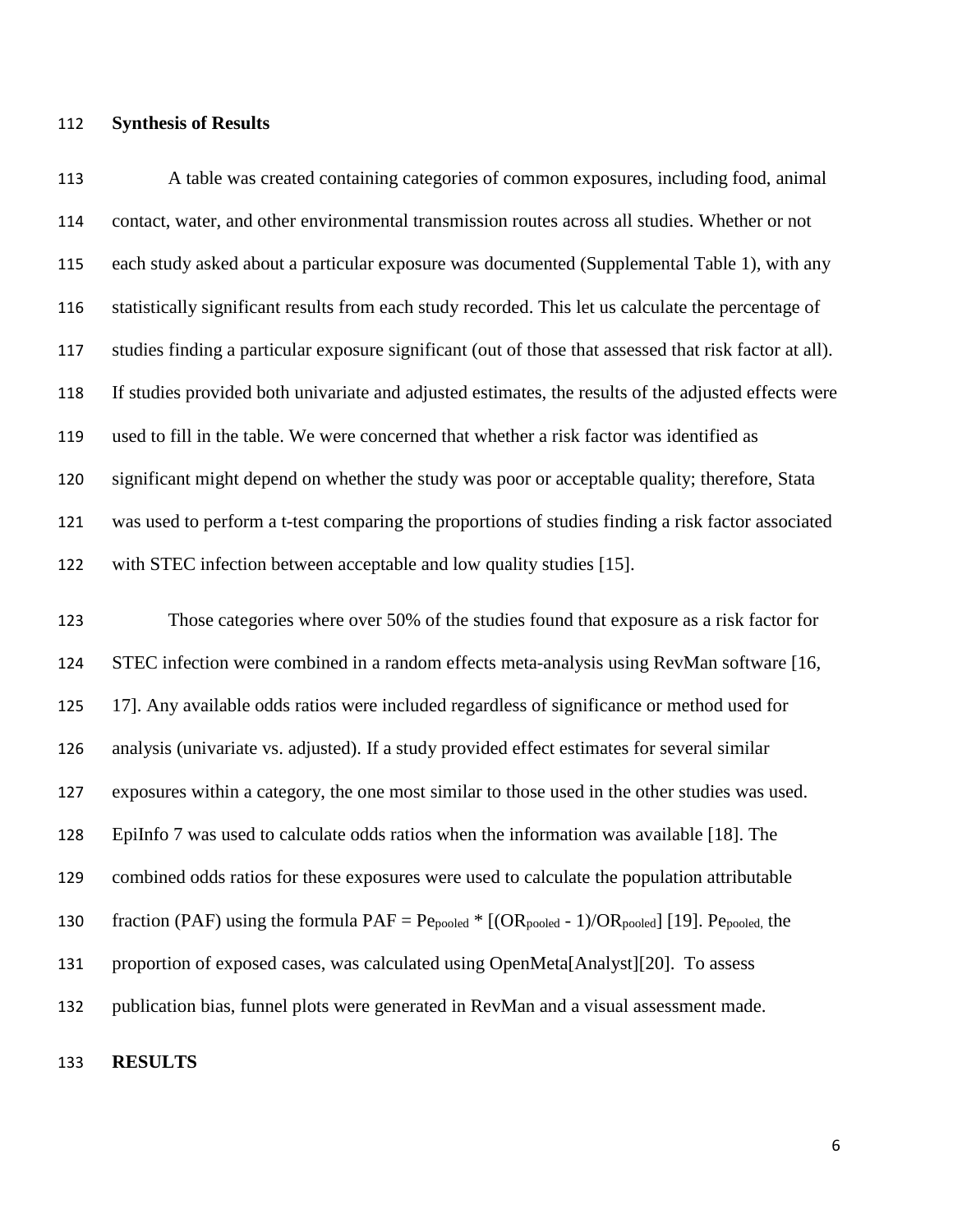From the initial search and after duplicate removal, 5,952 studies were screened on title and abstract (Figure 1). The full texts of 51 studies were obtained and read. 29 studies met all inclusion criteria and were included in the review. Two studies were identified through a review of the bibliographies and a search of the grey literature, raising the total number of included studies to 31 (Table 1).

 Included studies were published between 1989-2015. Six were descriptive studies and 21 were case-control studies. The remaining four were classified as case-case studies; three of these 141 compared O157 to non-O157 infections while the final compared STEC infections to diarrheal controls. 13 studies came from North America, 15 from Europe, 2 from Argentina, and 2 studies from Australia or New Zealand. 17 studies investigated just *E. coli* O157 while 14 studies included other STEC serotypes. Four analysed HUS cases as opposed to the STEC + diarrhea case definition used for the other studies.

 All studies in this review identified patients from hospitals records or national surveillance schemes. After cases were determined, questionnaires were administered to determine likely routes of STEC infection. Of the 25 analytic studies, a majority (19) matched controls to the cases based on either age, gender or location; only 13 studies used matched analysis in calculating their results. Two studies did not present their results as an odds ratio but 151 instead used  $\chi^2$  analysis to determine association. Additionally, 19 of the 25 analytic studies presented results of either adjusted univariate or multivariate analysis, helping to control for potential confounders.

**Quality Assessment**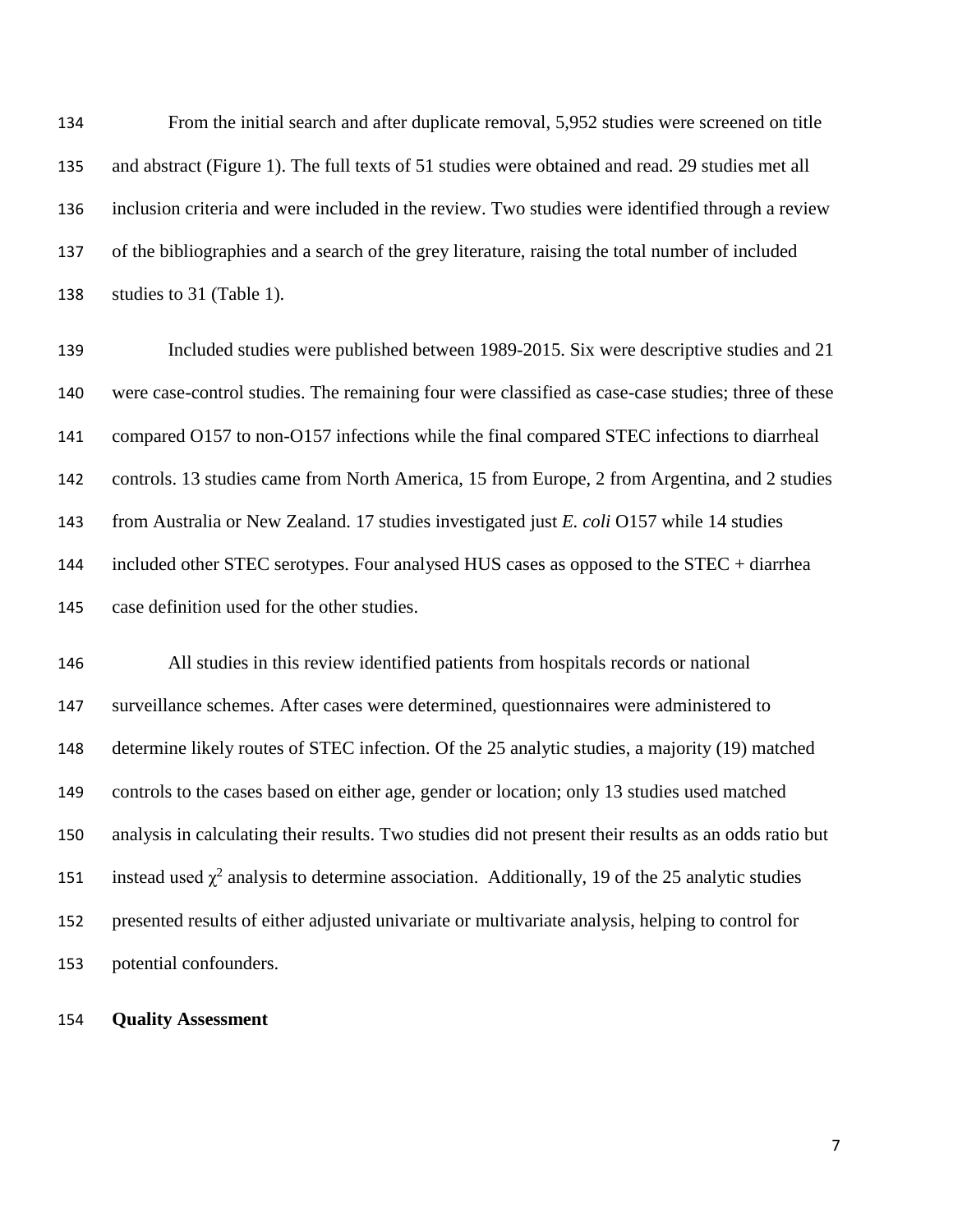Only 7 of the 31 studies received a poor quality rating; 6 of these were the descriptive studies since they received a high risk of bias in all categories concerning controls (Table 1, full analysis given in Supplemental Table 2). 12 of the 25 analytic studies were at low risk of bias for all methodological items, 19 of 25 for comparability of cases and controls, and four of 25 for exposure assessment. Two studies (Slutsker 1998 and Vaillant 2009) were at low risk of bias for all items assessed.

### **Common Transmission Pathways among all studies**

 The possible transmission routes were grouped to create several categories of exposure. Before determining the most common transmission pathways, whether or not each study evaluated an exposure route was determined (Supplemental Table 2). All 31 studies assessed some form of beef or other meat in the diet and 27 included questions about farm visits and/or animal contact. All other categories included were investigated in at least two-thirds of the studies.

 To determine the most common pathways of transmission, the percentage of studies which assessed that exposure that found it significantly associated with STEC infection was calculated (Table 2; additional results in Supplemental Tables 3A-C). The most common significant exposure was undercooked or raw meat, linked to STEC infection in 62.5% of studies. The next most frequent pathway was person-to-person transmission (12/21 or 57.1% of studies investigating it found it was a transmission route for STEC). The "combined animal contact" category was created to determine the number of studies that found any association with animals or their habitat as a potential source of STEC infection (since it may be difficult to differentiate whether or not the exposure occurred due to contact with the animal, its faeces, or its living environment). Combined thus, the percentage of studies finding animal contact a source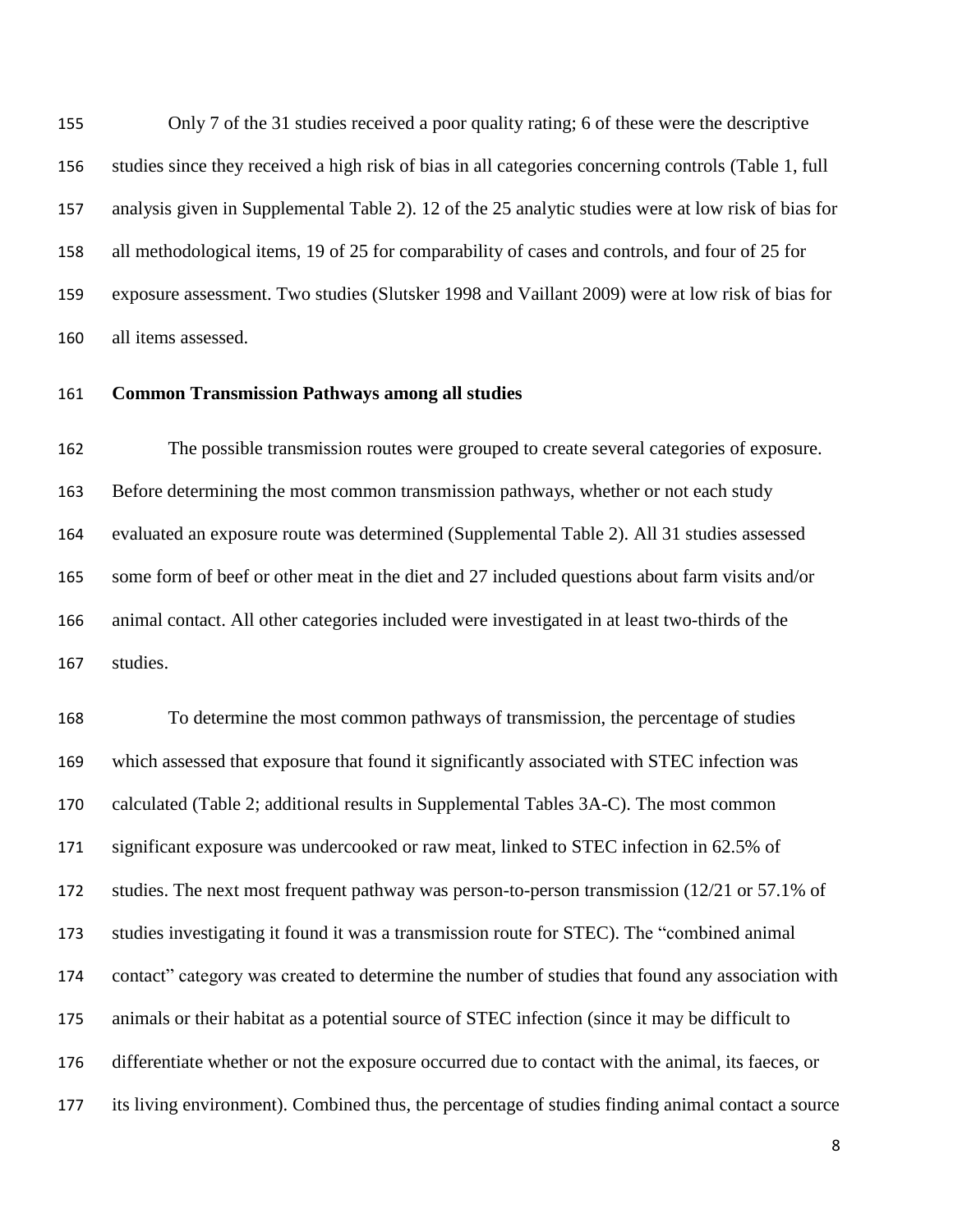of infection was greater than the percentage of studies finding undercooked or raw meat as a

source of infection (70.4% for animal contact vs. 62.5% for undercooked or raw meat).

#### **Sub-group analysis**

 To determine if study quality affected the results of the most commonly found pathways, the studies were split into their acceptable and low quality rating and the percentage of studies finding a specific risk factor as associated with STEC infection were recalculated for each group (see Table 3). The difference in proportion between the studies of different qualities was significant only for cooked beef and dairy, indicating that study quality does not greatly affect which of the transmission routes was found most often in the included studies.

 Twenty-eight of the 31 studies came from one of four regions: USA, Canada, UK, and Europe. The percentage of studies finding a risk factor that was significantly associated with STEC infection was re-calculated for each of these regions to find geographic differences in the STEC transmission routes (Table 4; full break-down by region in Supplemental Table 4). A few trends were apparent. The UK had fewer studies finding undercooked or raw meat as a risk factor for STEC infection while also having the highest percentage of combined animal contact. This suggests that environmental exposures play a larger role in the UK compared to other regions. Furthermore, both European and the UK combined animal contact was high compared to North America, indicating that acquiring STEC from contact with animals or their living environment may be more important for UK/Europe.

 Six studies split their analyses to determine risk factors for O157 and non-O157 separately. Out of all the exposure categories previously used in Table 2, only two, undercooked or raw meat and animal contact, had at least three of the 6 studies reporting odds ratios for either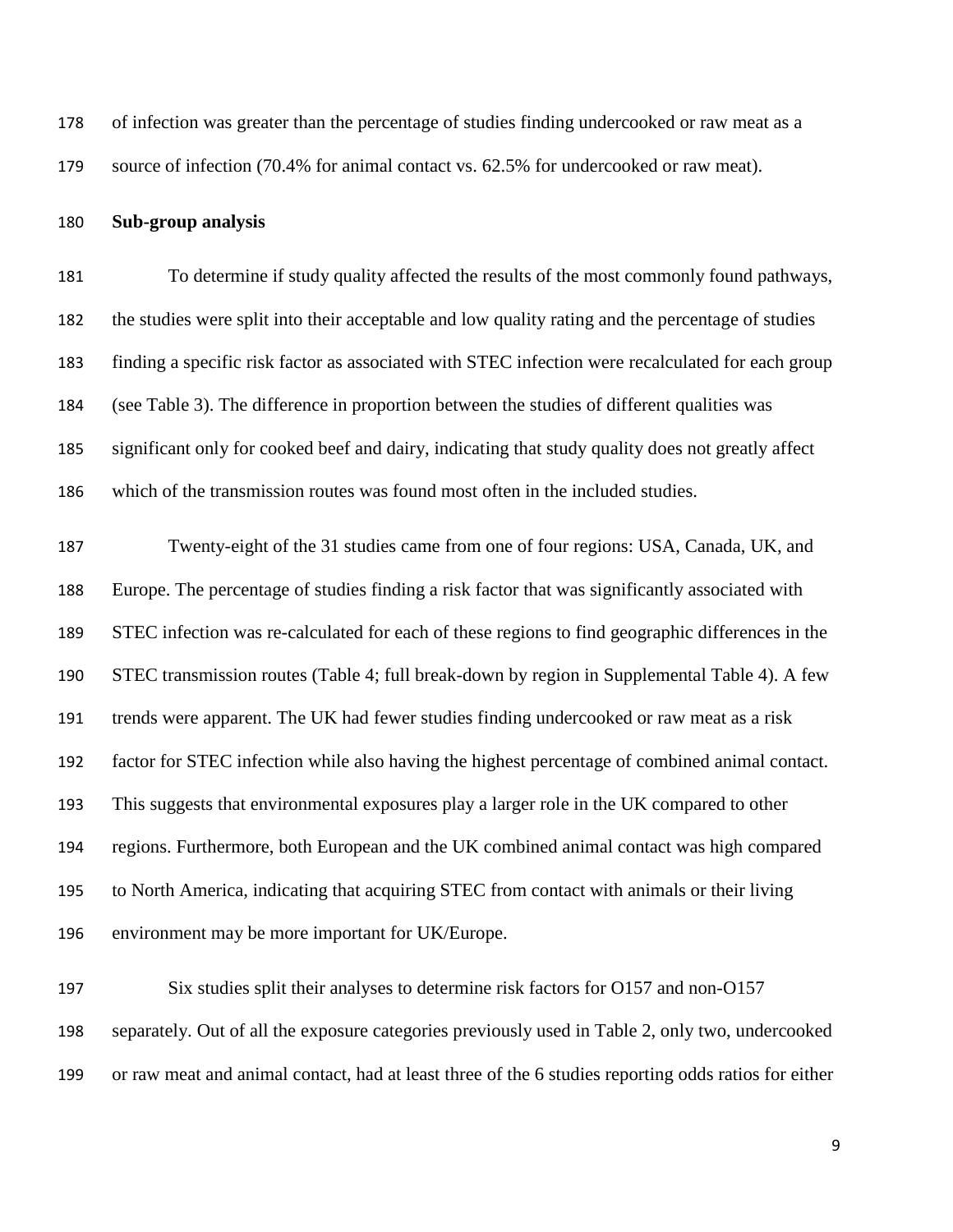O157 or non-O157 (Table 5). Five out of the 6 studies found that consuming or handling 201 undercooked or raw meat was a risk factor for acquiring O157; none of these studies found this exposure associated with non-O157. Three out of 6 studies found that infection via animal contact was associated with non-O157 strains; only one study found the opposite with more O157 cases reporting contact with animals.

#### **Meta-analyses**

206 Where  $\geq$ 50% of the studies identified a particular risk factor as significant (Table 2), available data were combined in meta-analysis. Forest plots were created for undercooked or raw meat (Figure 2), farm visits (Figure 3), animal contact (Figure 4), and person-to-person transmission (Figure 5); details on the exposure investigated in each study is given in Supplemental Appendix 4A-D.

 20 case-control studies reporting odds ratios asked about the consumption or handling of undercooked or raw meat; information useful for meta-analysis could be extracted from 17 of these studies (Figure 2). The combined odds ratio was 3.08 (95% CI: 1.9, 4.99). Heterogeneity 214 was high with an  $I^2$  score of 86%. To calculate the population attributable fraction (PAF) of STEC infection for undercooked or raw meat, the proportion of exposed cases was calculated for each study; information was not available for two of the 18 included in the meta-analysis. This information was used to generate a pooled proportion of exposed cases; this and the pooled odds ratio were used to calculate a PAF of 19% (95% CI: 13-22%) (Table 6).

 14 studies assessed living on or visiting a farm; information for meta-analysis was not available for three of these (Figure 3). The combined odds ratio for visiting a farm was 2.6 (95% 221 CI: 2.11-3.21). Heterogeneity for this risk factor was very low  $(I^2 = 0\%)$ . To calculate the PAF,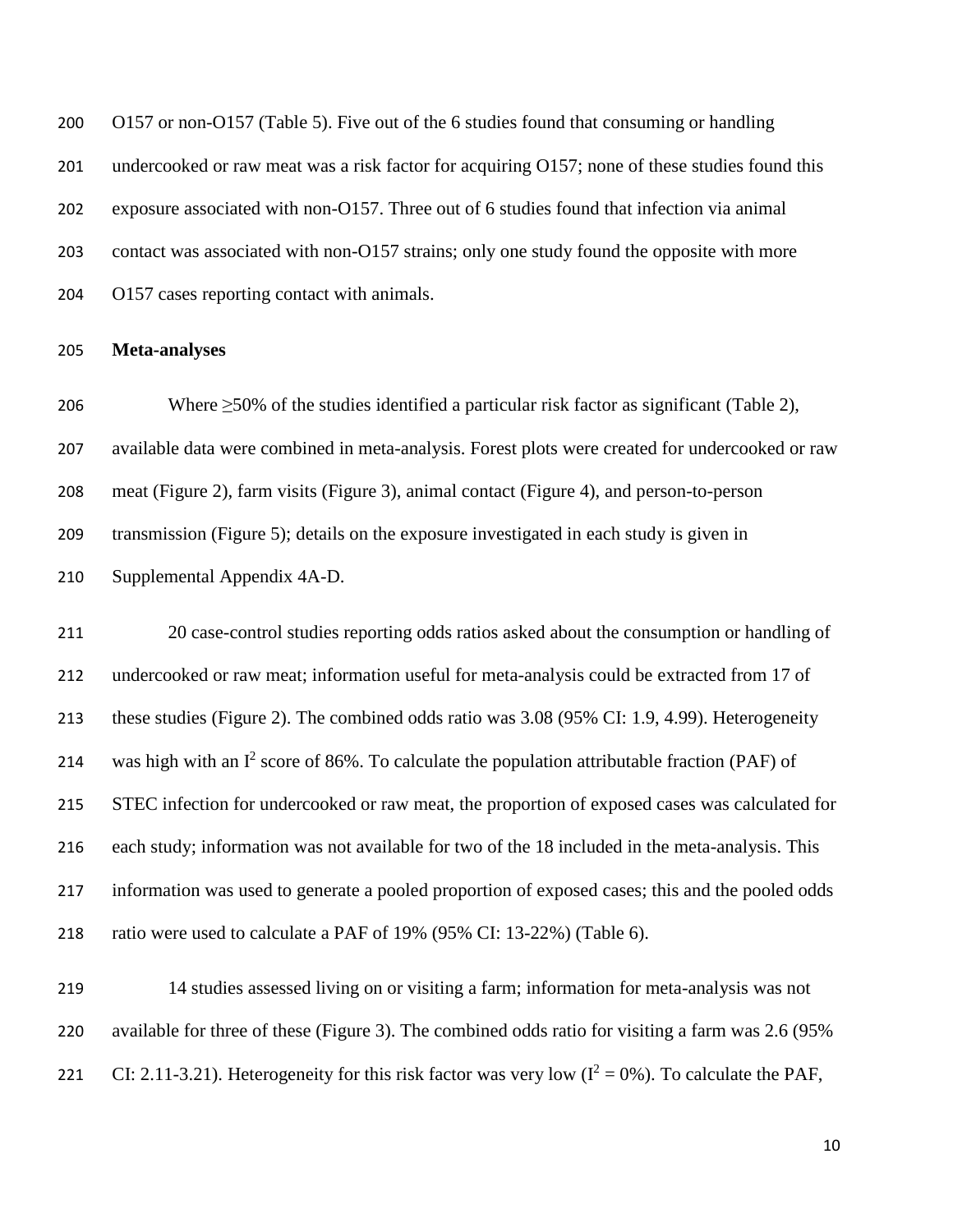information from only one study was not available out of the 11 used to generate the summary odds ratio, providing a combined population attributable factor for farm visits of 12% (95% CI: 10-13%).

| 225 | 18 studies provided odds ratios for contact with ruminant animals; the odds ratio was not         |
|-----|---------------------------------------------------------------------------------------------------|
| 226 | available from six of these. The combined odds ratio was $3.02$ (95% CI: 2.2-4.16) (Figure 4),    |
| 227 | with moderate heterogeneity ( $I^2 = 38\%$ ). For animal contact, information on the number of    |
| 228 | exposed cases was available for all 12 studies used in the meta-analysis; resulting in a combined |
| 229 | PAF of 14% (95% CI: 11-15%).                                                                      |

 15 studies appropriate for meta-analysis investigated some form of person-to-person transmission; odds ratios were available for 11 of these. The pooled odds ratio was 2.86 (95% 232 CI: 1.69-4.84) (Figure 5), with high heterogeneity ( $I^2 = 68\%$ ). The number of exposed individuals was available from ten of 11 studies, and the summary PAF was 15% (95% CI: 10- 19%).

 The funnel plots of the studies for all four subgroups was not symmetric around the average value, indicating publication bias in the reported results (bias towards positive correlation: studies that looked for this factor but did not find it significant are underrepresented, see Figure 6) [21, 22]. What is missing in each plot are studies with high standard errors and effect estimates lower than the group average. To determine whether the publication bias affected overall conclusions, a subgroup analysis was performed [23]. The half of the studies with the largest standard errors were dropped since they represent the smaller studies and the meta-analyses run again with only the studies with lower standard errors. For all four risk factors, the odds ratio dropped but remained significantly associated with the exposure (95% CIs above one; see Table 7). Additionally, three of the four funnel plots were more symmetrical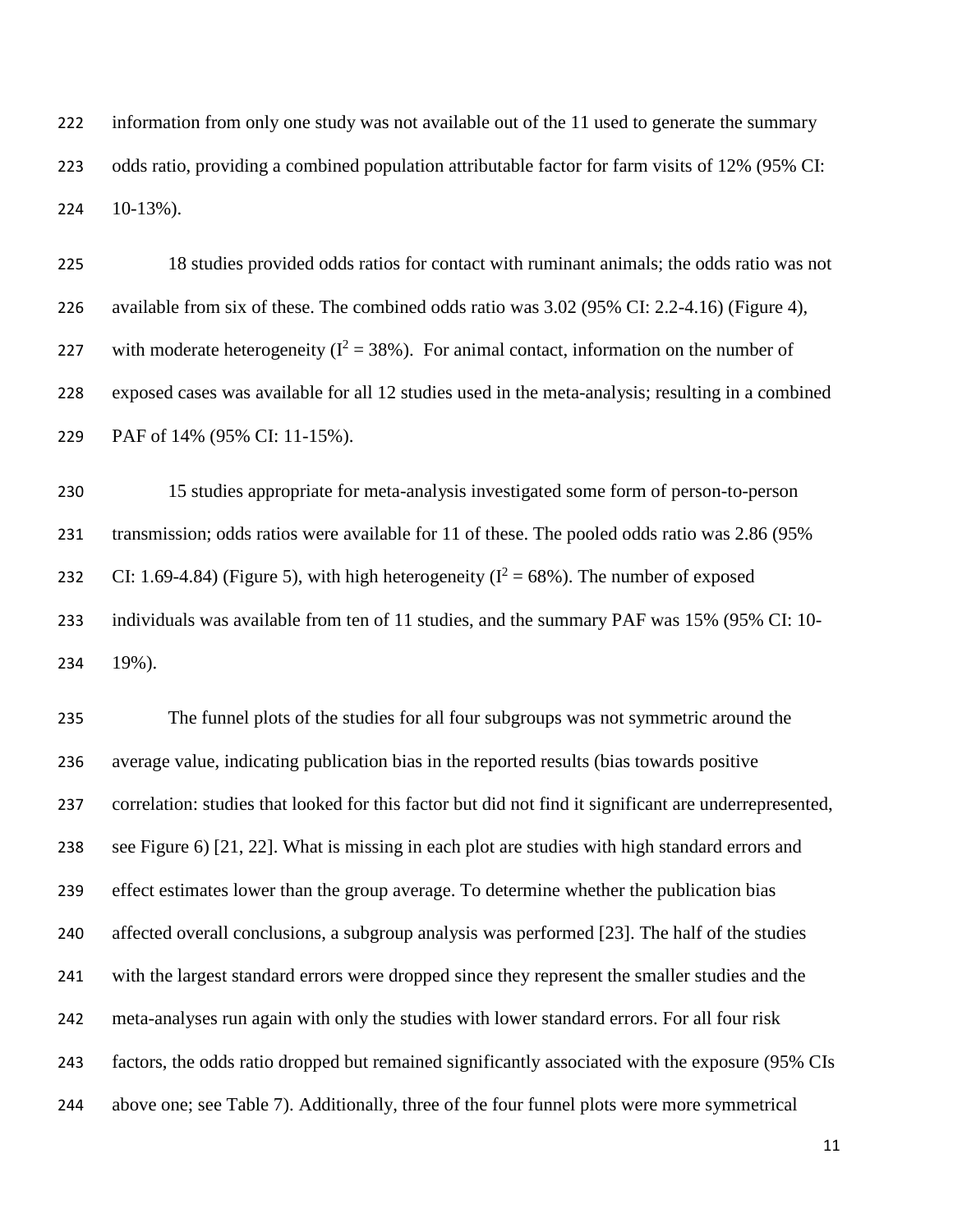around the pooled odds ratio; only person-to-person transmission still demonstrated evidence of publication bias similar to that which existed before the subgroup analysis was performed (Figure 7).

#### **DISCUSSION**

 Using data from large case-control or surveillance studies, this review identified and quantified transmission pathways most commonly associated with sporadic STEC infections (about 80% of STEC infections). We included 31 studies from four continents, most of which (24 of 31) had acceptable quality. Two-thirds of the studies included in this systematic review found undercooked ground beef or other meat to be a significant risk factor for acquiring STEC. Where any type of contact with animals, their living environment or their manure were considered together. Animal contact was identified more often than undercooked/raw meat as a potential source of STEC.

 Several intriguing results were highlighted by our subgroup analyses. First was the potential difference in the most common STEC transmission pathways between Europe and North America. All the studies from the UK identified some form of animal contact as a source of STEC and had the lowest reported associations with STEC coming from undercooked or raw meat. While continental Europe found undercooked or raw meat significantly associated with STEC as frequently as North America, the European studies also found higher rates of infection from animal contact. The reasons behind these differences are not immediately apparent but suggests different regions may need to focus on different prevention methods to most efficiently reduce the number of STEC cases. Our results also indicate that infections from undercooked or raw meat occur most often because of O157 strains while non-O157 is more often associated with animal contact. Possible hypotheses for this are variations in environmental preferences of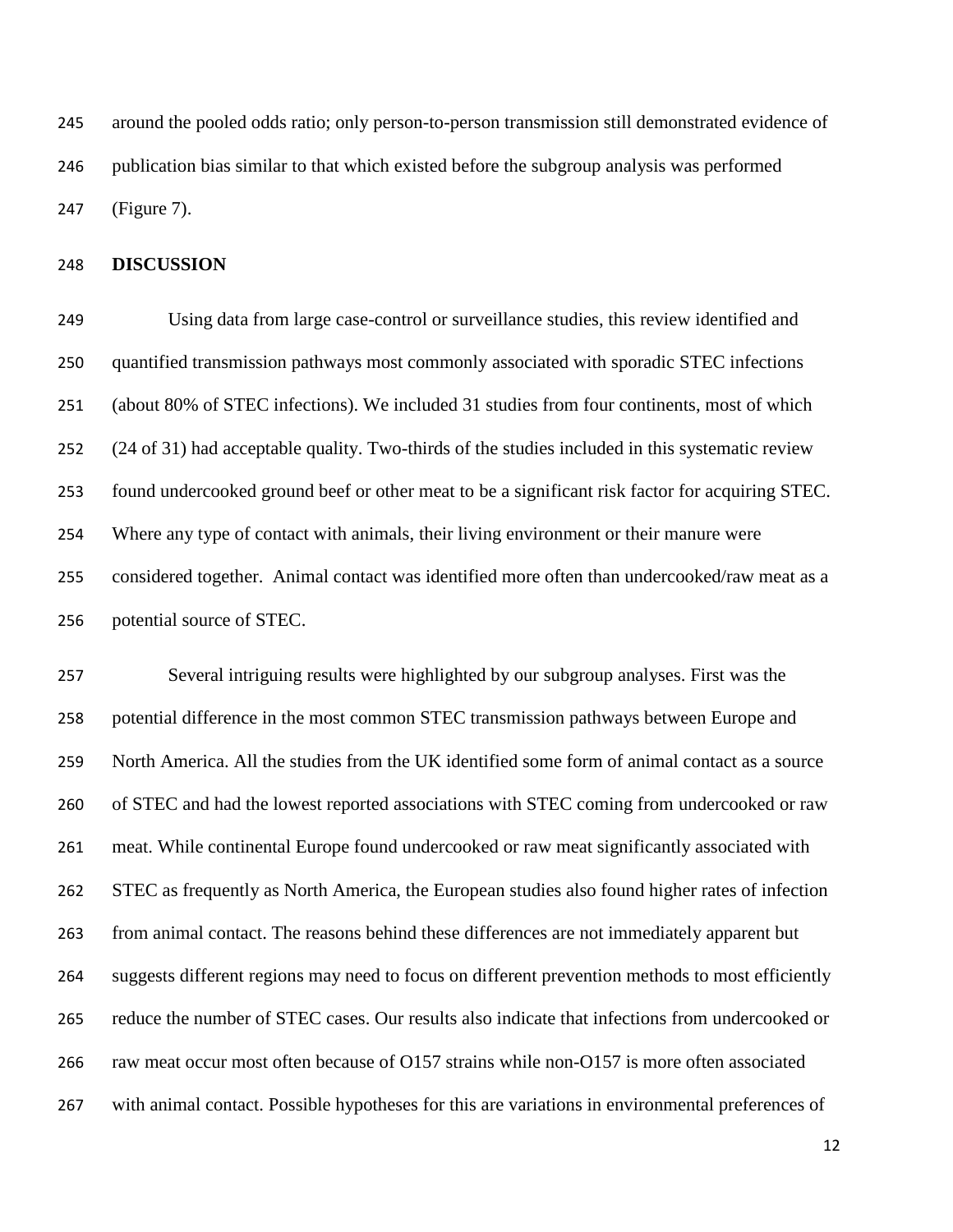different *E. coli* serotypes or O157 having a lower infectious dose. Little research has been done into the survival or infectious dose of non-O157 strains, but initial studies suggest little difference between O157 and the few non-O157 serotypes tested [24-29]. Still, given the large number of STEC serotypes that can cause infections in humans, more research needs to be performed to help address these issues.

 Of the individual risk factors, preventing infections from undercooked or ground beef would cause the greatest single reduction in disease, with a PAF of 19% (although this, and the other PAFs, may have been distorted by publication bias). Our review estimates that 15% of STEC infections could be prevented if transmission no longer occurred via person-to-person contact. PAFs for farm visits and animal contact were 12% and 14%, respectively. It could be argued that because the PAFs from all four risk factors are similar, intervention strategies should target multiple transmission pathways to make major impacts.

 Many attributes of the primary research data may limit our results. Exclusion criteria (such as history of diarrhea in cases or controls) were applied inconsistently between studies. Furthermore, each study asked about a slightly different exposure duration. Most studies asked about 1-2 weeks prior to the onset of symptoms, but the full relevant exposure period range is 5- 30 days prior to infection. Shorter timeframes may have missed potential sources of infection while longer ones possibly recorded many exposures that were not relevant. While the geographical subgroup analyses revealed interesting trends, there were few studies (6 to 8) in each group. Only a small number of studies (n=6) included exposure to both O157 and non- O157. Some studies could not be included in meta-analyses as information was missing, possibly because calculated odds ratios were not statistically significant and therefore not reported. This, along with the likely publication bias, suggests that our summary odds ratios, and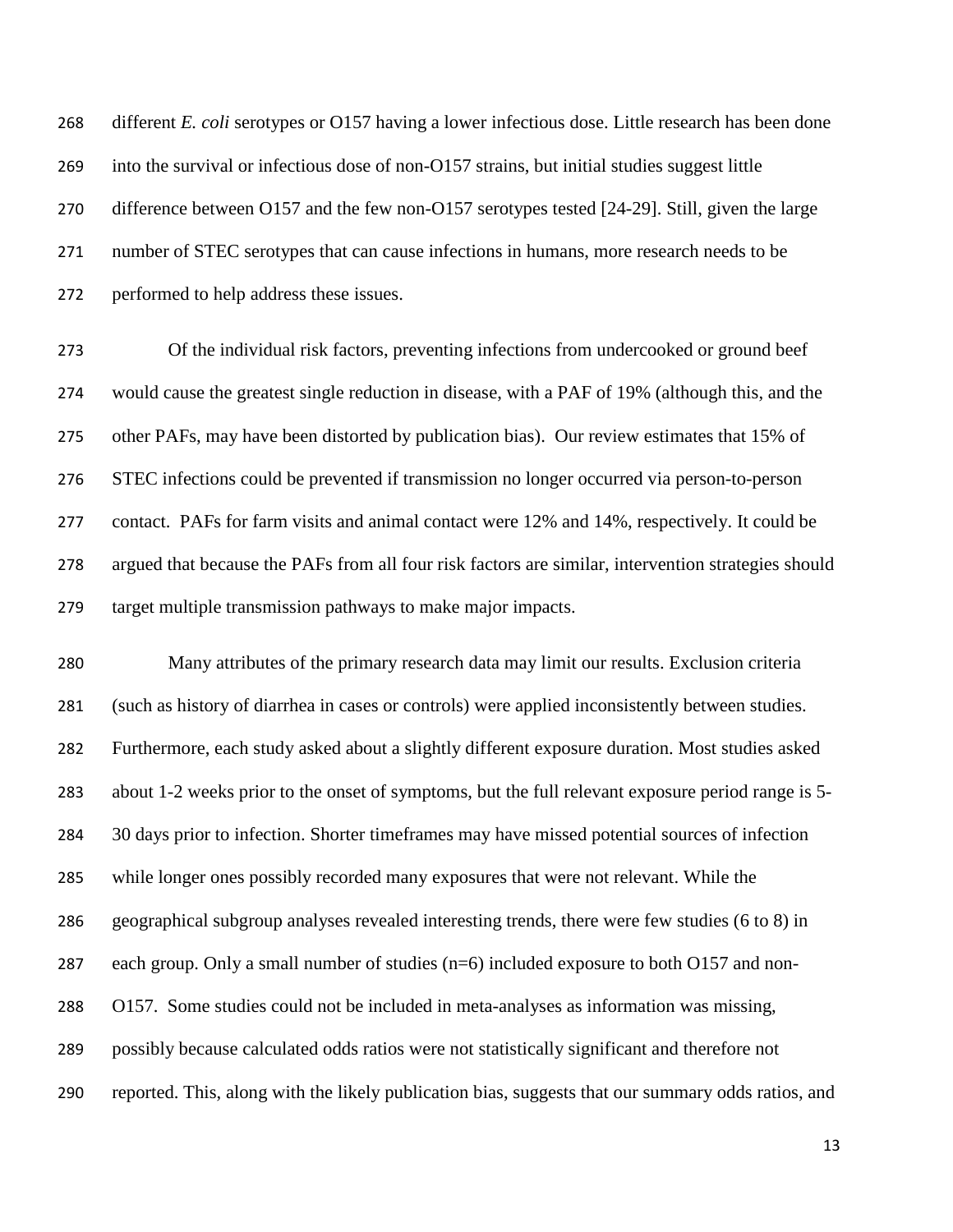the PAFs based on them, are overestimated. However, the odds ratios obtained after our sensitivity analysis indicate that these four transmission routes are definitely associated with sporadic STEC infections.

 In summary, by combining the results from 31 studies, this systematic review identified the most common transmission pathways for sporadic STEC infections. These included consuming undercooked meat, contact with animals or their environment, and person-to-person transmission after contact with someone with diarrhea. One caveat to the reported odds ratios and PAF values is combining the data from all available published studies. Our subgroup analysis by region suggests that different pathways play more predominant roles in different areas. This, combined with the fact that STEC incidence rates vary by country, indicates that case-control studies need to be performed to identify the best prevention strategies for each country.

## **Acknowledgements**

The authors would like to thank Johanna Nader for help in translating studies.

#### **Funding**

 This work was supported by the National Institute for Health Research Health Protection Research Unit in Gastrointestinal Infections.

# **Disclaimer**

The research was funded by the National Institute for Health Research Health Protection

Research Unit (NIHR HPRU) in Gastrointestinal Infections at the University of Liverpool in

partnership with Public Health England (PHE), University of East Anglia, University of Oxford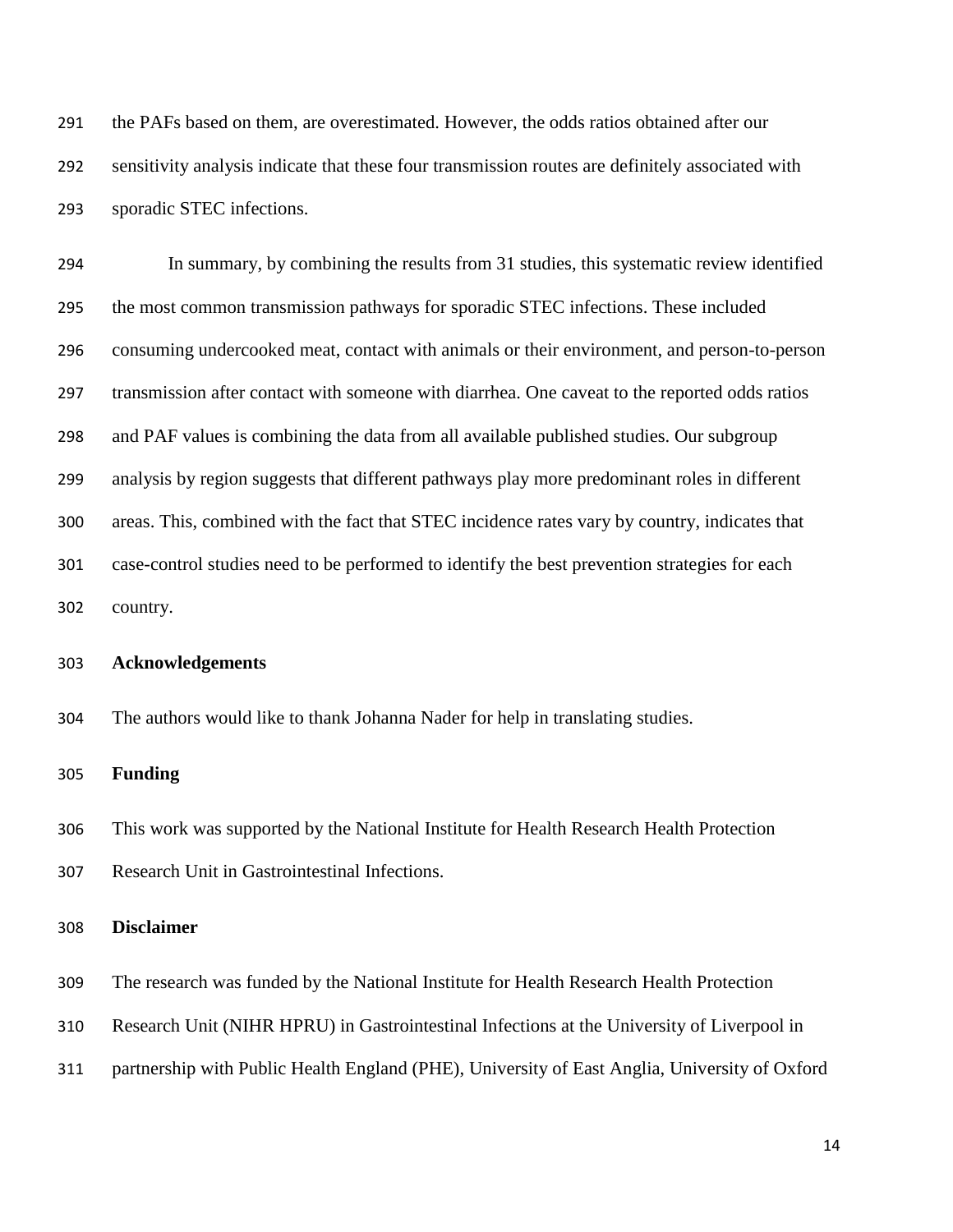- and the Institute of Food Research. Erica Kintz, Lee Hooper and Paul Hunter are based at the
- University of East Anglia. The views expressed are those of the author(s) and not necessarily
- those of the NHS, the NIHR, the Department of Health or Public Health England.

# **Conflict of Interest**

The authors declare no conflicts of interest in completing this work.

# **References**

- 1. Organization WH. Report of the WHO Working Group Meeting on Shiga-Like Toxin Producing Escherichia Coli (SLTEC) with Emphasis on Zoonotic Aspects, Bergamo, Italy, 1 July 1994. **1995**. 2. Caprioli A, Morabito S, Brugère H, Oswald E. Enterohaemorrhagic Escherichia coli: emerging issues on virulence and modes of transmission. Vet Res **2005**; 36(3): 289-311.
- 3. Hall G, Yohannes K, Raupach J, Becker N, Kirk M. Estimating community incidence of Salmonella, Campylobacter, and Shiga toxin-producing Escherichia coli infections, Australia. Emerging infectious diseases **2008**; 14(10): 1601-9.
- 4. Tam CC, Rodrigues LC, Viviani L, et al. Longitudinal study of infectious intestinal disease in the UK (IID2 study): incidence in the community and presenting to general practice. Gut **2012**; 61(1): 69-77.
- 5. Scallan E, Hoekstra RM, Angulo FJ, et al. Foodborne illness acquired in the United States--major pathogens. Emerging infectious diseases **2011**; 17(1): 7-15.
- 6. Byrne L, Jenkins C, Launders N, Elson R, Adak GK. The epidemiology, microbiology and clinical impact of Shiga toxin-producing Escherichia coli in England, 2009-2012. Epidemiology and infection **2015**: 1-13.
- 7. Gould LH, Demma L, Jones TF, et al. Hemolytic uremic syndrome and death in persons with Escherichia coli O157:H7 infection, foodborne diseases active surveillance network sites, 2000- 2006. Clinical Infectious Diseases **2009**; 49(10): 1480-5.
- 8. Heiman KE, Mody RK, Johnson SD, Griffin PM, Gould LH. Escherichia coli O157 Outbreaks in the United States, 2003-2012. Emerging infectious diseases **2015**; 21(8): 1293-301.
- 9. Adams NL, Byrne L, Smith GA, et al. Shiga Toxin-Producing Escherichia coli O157, England and Wales, 1983-2012. Emerging infectious diseases **2016**; 22(4): 590-7.
- 10. Thomas A, Cheasty T, Frost JA, Chart H, Smith HR, Rowe B. Vero cytotoxin-producing Escherichia coli, particularly serogroup O157, associated with human infections in England and Wales: 1992- 4. Epidemiology and infection **1996**; 117(1): 1-10.
- 11. Strachan NJ, Dunn GM, Locking ME, Reid TM, Ogden ID. Escherichia coli O157: burger bug or environmental pathogen? International Journal of Food Microbiology **2006**; 112(2): 129-37.
- 12. Croxen MA, Law RJ, Scholz R, Keeney KM, Wlodarska M, Finlay BB. Recent advances in understanding enteric pathogenic Escherichia coli. Clin Microbiol Rev **2013**; 26(4): 822-80.
- 13. Kintz E BJ, Hooper L, Hunter P. Identification of risk factors for Shiga-toxin producing E. coli infections: a systematic review. PROSPERO: International prospective register of systematic reviews **2015.** CRD42015027593 (Available from:
- [http://www.crd.york.ac.uk/prospero/display\\_record.asp?ID=CRD42015027593\).](http://www.crd.york.ac.uk/prospero/display_record.asp?ID=CRD42015027593))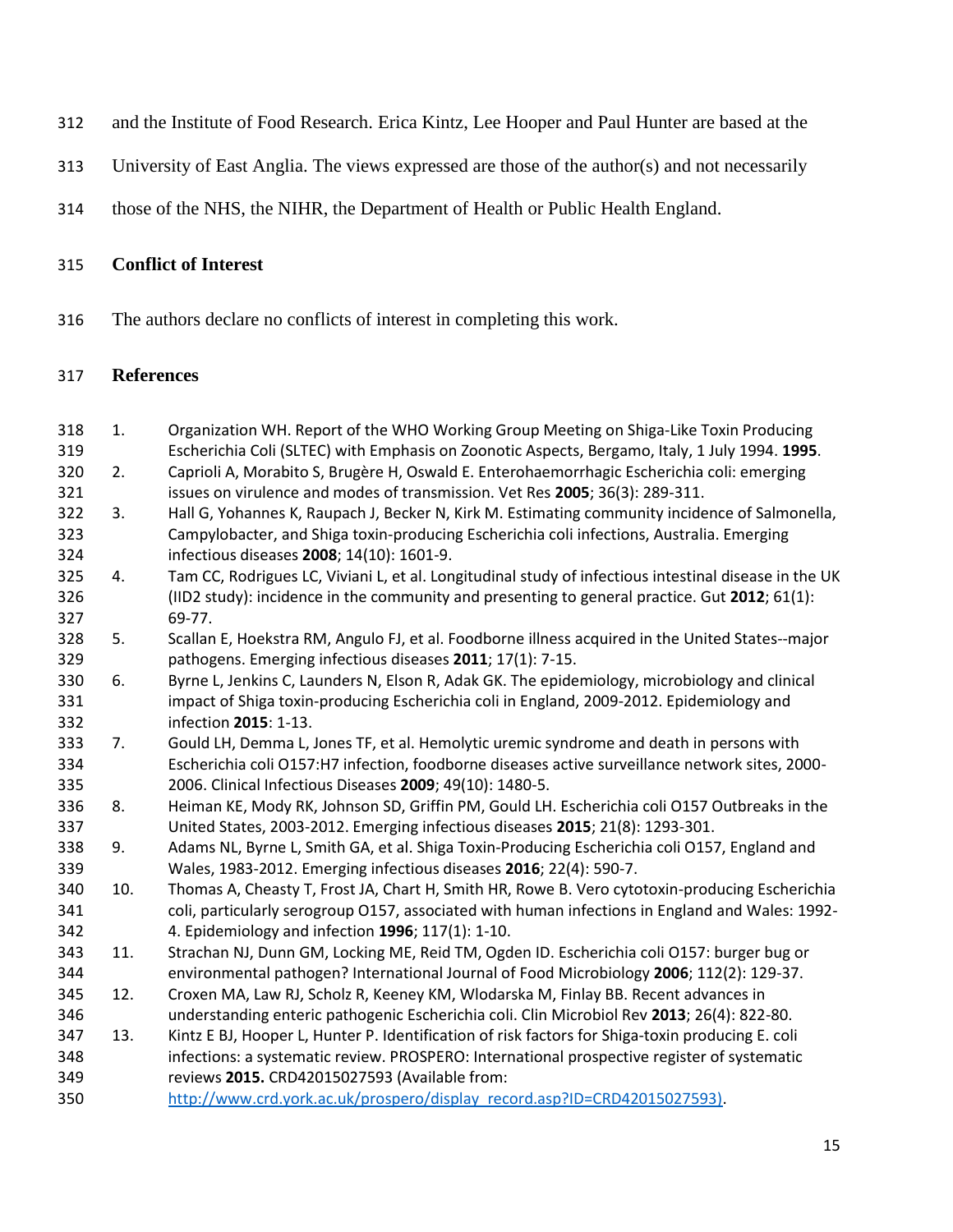| 351        | 14. | Wells GA SB, O'Connell D, Peterson J, Welch V, Losos M, et al. The Newcastle-Ottawa Scale                                                                  |
|------------|-----|------------------------------------------------------------------------------------------------------------------------------------------------------------|
| 352        |     | (NOS) for assessing the quality if nonrandomized studies in meta-analyses.                                                                                 |
| 353        | 15. | StataCorp. Stata Statisical Software: Release 13. College Station, TX: StataCorp LP 2013.                                                                  |
| 354        | 16. | Hedges LV, Vevea JL. Fixed- and random-effects models in meta-analysis. Psychol Methods                                                                    |
| 355        |     | 1998; 3(4): 486-504.                                                                                                                                       |
| 356        | 17. | Review Manager (RevMan) [Computer program]. Version 5.3. Copenhagen: The Nordic                                                                            |
| 357        |     | Cochrane Centre TCC, 2014.                                                                                                                                 |
| 358        | 18. | Dean AG AT, Sunki GG, Friedman R,, Lantinga M SS, Zubieta JC, Sullivan KM, Brendel KA, Gao Z,,                                                             |
| 359<br>360 |     | Fontaine N SM, Fuller G, Smith DC, Nitschke DA, and Fagan RF. . Epi Info™, a database and<br>statistics program for public health professionals. CDC 2011. |
| 361        | 19. | Rockhill B, Newman B, Weinberg C. Use and misuse of population attributable fractions. Am J                                                                |
| 362        |     | Public Health 1998; 88(1): 15-9.                                                                                                                           |
| 363        | 20. | Wallace BC, Issa J. Dahabreh, Thomas A. Trikalinos, Joseph Lau, Paul Trow, and Christopher H.                                                              |
| 364        |     | Schmid. Closing the Gap between Methodologists and End-Users: R as a Computational Back-                                                                   |
| 365        |     | End. Journal of Statistical Software 2012.                                                                                                                 |
| 366        | 21. | Sterne JA, Sutton AJ, Ioannidis JP, et al. Recommendations for examining and interpreting funnel                                                           |
| 367        |     | plot asymmetry in meta-analyses of randomised controlled trials. BMJ 2011; 343: d4002.                                                                     |
| 368        | 22. | Song F, Parekh S, Hooper L, et al. Dissemination and publication of research findings: an updated                                                          |
| 369        |     | review of related biases. Health technology assessment 2010; 14(8): iii, ix-xi, 1-193.                                                                     |
| 370        | 23. | Higgins JPT GSe. Cochrane Handbook for Systematic Reviews of Interventions. 2011; Version                                                                  |
| 371        |     | 5.1.0 [updated March 2011].                                                                                                                                |
| 372        | 24. | Berry ED, Barkocy-Gallagher GA, Siragusa GR. Stationary-phase acid resistance and injury of                                                                |
| 373        |     | recent bovine Escherichia coli O157 and non-O157 biotype I Escherichia coli isolatest. Journal of                                                          |
| 374        |     | food protection 2004; 67(3): 583-90.                                                                                                                       |
| 375        | 25. | Buvens G, Posse B, De Schrijver K, De Zutter L, Lauwers S, Pierard D. Virulence profiling and                                                              |
| 376        |     | quantification of verocytotoxin-producing Escherichia coli O145:H28 and O26:H11 isolated                                                                   |
| 377        |     | during an ice cream-related hemolytic uremic syndrome outbreak. Foodborne pathogens and                                                                    |
| 378        |     | disease 2011; 8(3): 421-6.                                                                                                                                 |
| 379        | 26. | Duffy G, Walsh C, Blair IS, McDowell DA. Survival of antibiotic resistant and antibiotic sensitive                                                         |
| 380        |     | strains of E. coli O157 and E. coli O26 in food matrices. Int J Food Microbiol 2006; 109(3): 179-                                                          |
| 381        |     | 86.                                                                                                                                                        |
| 382        | 27. | Large TM, Walk ST, Whittam TS. Variation in acid resistance among shiga toxin-producing clones                                                             |
| 383        |     | of pathogenic Escherichia coli. Applied and environmental microbiology 2005; 71(5): 2493-500.                                                              |
| 384        | 28. | Luchansky JB, Porto-Fett AC, Shoyer BA, et al. Fate of Shiga toxin-producing O157:H7 and non-                                                              |
| 385        |     | O157:H7 Escherichia coli cells within blade-tenderized beef steaks after cooking on a                                                                      |
| 386        |     | commercial open-flame gas grill. Journal of food protection 2012; 75(1): 62-70.                                                                            |
| 387        | 29. | Paton AW, Ratcliff RM, Doyle RM, et al. Molecular microbiological investigation of an outbreak                                                             |
| 388        |     | of hemolytic-uremic syndrome caused by dry fermented sausage contaminated with Shiga-like                                                                  |
| 389        |     | toxin-producing Escherichia coli. Journal of clinical microbiology 1996; 34(7): 1622-7.                                                                    |
| 390        | 30. | Bryant HE, Athar MA, Pai CH. Risk factors for Escherichia coli O157:H7 infection in an urban                                                               |
| 391        |     | community. The Journal of infectious diseases 1989; 160(5): 858-64.                                                                                        |
| 392        | 31. | Byrne L, Vanstone GL, Perry NT, et al. Epidemiology and microbiology of Shiga toxin-producing                                                              |
| 393        |     | Escherichia coli other than serogroup O157 in England, 2009-2013. Journal of medical                                                                       |
| 394        |     | microbiology 2014; 63(Pt 9): 1181-8.                                                                                                                       |
| 395        | 32. | Byrne L, Jenkins C, Launders N, Elson R, Adak GK. The epidemiology, microbiology and clinical                                                              |
| 396        |     | impact of Shiga toxin-producing Escherichia coli in England, 2009-2012. Epidemiology and                                                                   |
| 397        |     | infection 2015; 143(16): 3475-87.                                                                                                                          |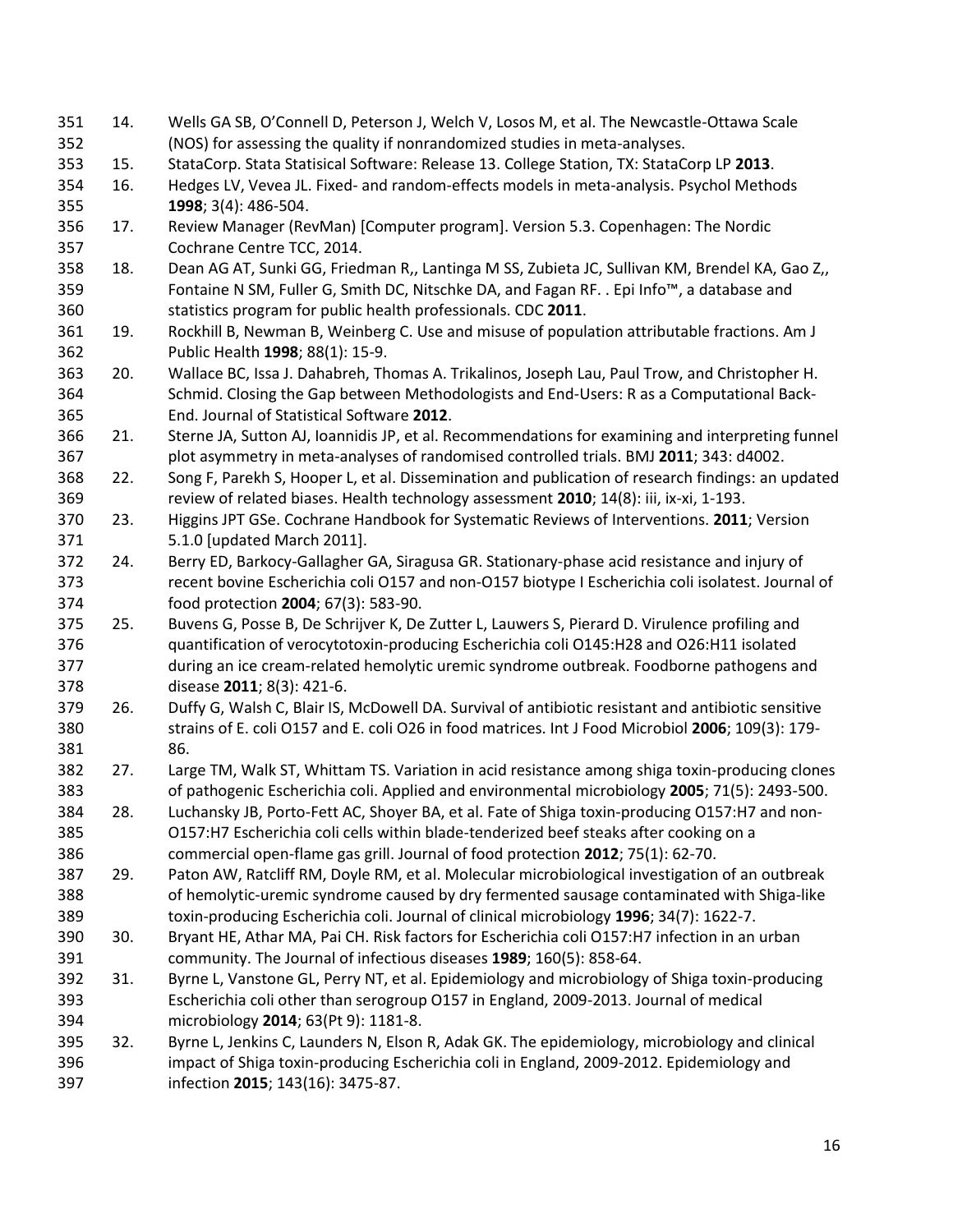33. Coia JE, Sharp JCM, Campbell DM, Curnow J, Ramsay CN. Environmental risk factors for sporadic Escherichia coli O157 infection in Scotland: Results of a descriptive epidemiology study. J Infection **1998**; 36(3): 317-21. 34. Denno DM, Keene WE, Hutter CM, et al. Tri-county comprehensive assessment of risk factors for sporadic reportable bacterial enteric infection in children. The Journal of infectious diseases **2009**; 199(4): 467-76. 35. Eklund M, Nuorti JP, Ruutu P, Siitonen A. Shigatoxigenic Escherichia coli (STEC) infections in Finland during 1998-2002: a population-based surveillance study. Epidemiology and infection **2005**; 133(5): 845-52. 36. Friesema IH, Schotsborg M, Heck ME, Van Pelt W. Risk factors for sporadic Shiga toxin-producing Escherichia coli O157 and non-O157 illness in The Netherlands, 2008-2012, using periodically surveyed controls. Epidemiology and infection **2015**; 143(7): 1360-7. 37. Gianviti A, Rosmini F, Caprioli A, et al. Haemolytic-uraemic syndrome in childhood: surveillance and case-control studies in Italy. Italian HUS Study Group. Pediatric nephrology (Berlin, Germany) **1994**; 8(6): 705-9. 38. Holton D, Wilson J, Ellis A, et al. A Canadian multicentre case-control study of sporadic Escherichia coli 0157:H7 infection. Can J Infect Dis **1999**; 10(2): 117-21. 39. Huber HC, Kugler R, Liebl B. [Infections with enterohemorrhagic Escherichia coli (EHEC)--results of an epidemiologic survey in Bavaria for the April 1996 to May 1997 time frame]. Gesundheitswesen (Bundesverband der Arzte des Offentlichen Gesundheitsdienstes (Germany)) **1998**; 60(3): 159-65. 40. Jaros P, Cookson AL, Campbell DM, et al. A prospective case-control and molecular epidemiological study of human cases of Shiga toxin-producing Escherichia coli in New Zealand. BMC infectious diseases **2013**; 13: 450. 41. Kassenborg HD, Hedberg CW, Hoekstra M, et al. Farm visits and undercooked hamburgers as major risk factors for sporadic Escherichia coli O157:H7 infection: data from a case-control study in 5 FoodNet sites. Clinical infectious diseases : an official publication of the Infectious Diseases Society of America **2004**; 38 Suppl 3: S271-8. 426 42. Le Saux N, Spika JS, Friesen B, et al. Ground beef consumption in noncommercial settings is a risk factor for sporadic Escherichia coli O157:H7 infection in Canada. The Journal of infectious diseases **1993**; 167(2): 500-2. 43. Locking ME, O'Brien SJ, Reilly WJ, et al. Risk factors for sporadic cases of Escherichia coli O157 infection: the importance of contact with animal excreta. Epidemiology and infection **2001**; 127(2): 215-20. 44. MacDonald KL, O'Leary MJ, Cohen ML, et al. Escherichia coli O157:H7, an emerging gastrointestinal pathogen. Results of a one-year, prospective, population-based study. Jama **1988**; 259(24): 3567-70. 45. McPherson M, Lalor K, Combs B, Raupach J, Stafford R, Kirk MD. Serogroup-specific risk factors for Shiga toxin-producing Escherichia coli infection in Australia. Clinical infectious diseases : an official publication of the Infectious Diseases Society of America **2009**; 49(2): 249-56. 46. Mead PS, Finelli L, Lambert-Fair MA, et al. Risk factors for sporadic infection with Escherichia coli O157:H7. Archives of internal medicine **1997**; 157(2): 204-8. 47. O'Brien SJ, Adak GK, Gilham C. Contact with farming environment as a major risk factor for Shiga toxin (Vero cytotoxin)-producing Escherichia coli O157 infection in humans. Emerging infectious diseases **2001**; 7(6): 1049-51. 48. Parry SM, Salmon RL, Willshaw GA, Cheasty T. Risk factors for and prevention of sporadic infections with vero cytotoxin (shiga toxin) producing Escherichia coli O157. Lancet **1998**; 351(9108): 1019-22.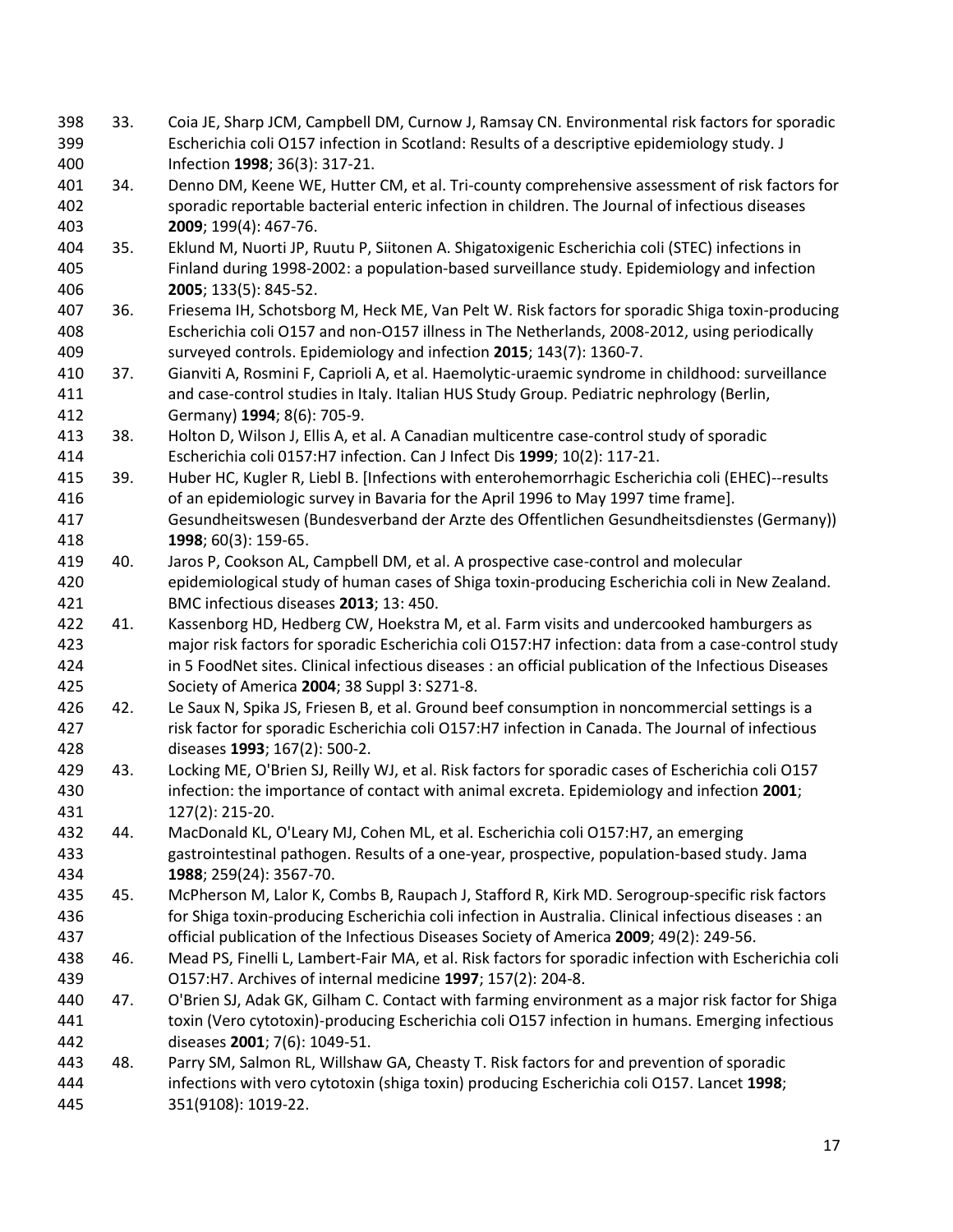- 49. Pierard D, Crowcroft N, De Bock S, et al. A case-control study of sporadic infection with O157 and non-O157 verocytotoxin-producing Escherichia coli. Epidemiology and infection **1999**; 122(3): 359-65.
- 50. Proctor ME, Davis JP. Escherichia coli O157:H7 infections in Wisconsin, 1992-1999. WMJ **2000**; 99(5): 32-7.
- 51. Rivas M, Sosa-Estani S, Rangel J, et al. Risk factors for sporadic Shiga toxin-producing Escherichia coli infections in children, Argentina. Emerging infectious diseases **2008**; 14(5): 763-71.
- 52. Rivero MA, Passucci JA, Rodriguez EM, Signorini ML, Tarabla HD, Parma AE. Factors associated with sporadic verotoxigenic Escherichia coli infection in children with diarrhea from the Central Eastern Area of Argentina. Foodborne pathogens and disease **2011**; 8(8): 901-6.
- 53. Rowe PC, Orrbine E, Lior H, Wells GA, McLaine PN. Diarrhoea in close contacts as a risk factor for childhood haemolytic uraemic syndrome. The CPKDRC co-investigators. Epidemiology and infection **1993**; 110(1): 9-16.
- 54. Slutsker L, Ries AA, Maloney K, Wells JG, Greene KD, Griffin PM. A nationwide case-control study of Escherichia coli O157:H7 infection in the United States. The Journal of infectious diseases **1998**; 177(4): 962-6.
- 55. Vaillant V, Espie E, de Valk H, et al. Undercooked ground beef and person-to-person transmission as major risk factors for sporadic hemolytic uremic syndrome related to Shiga-toxin producing Escherchia coli infections in children in France. The Pediatric infectious disease journal **2009**; 28(7): 650-3.
- 56. Van Duynhoven YT, De Jager CM, Heuvelink AE, et al. Enhanced laboratory-based surveillance of Shiga-toxin-producing Escherichia coli O157 in The Netherlands. European journal of clinical microbiology & infectious diseases : official publication of the European Society of Clinical Microbiology **2002**; 21(7): 513-22.
- 57. Voetsch AC, Kennedy MH, Keene WE, et al. Risk factors for sporadic Shiga toxin-producing Escherichia coli O157 infections in FoodNet sites, 1999-2000. Epidemiology and infection **2007**; 135(6): 993-1000.
- 58. Wang X, Taylor M, Hoang L, et al. Comparison of clinical and epidemiological features of Shiga toxin-producing Escherichia coli O157 and non-O157 infections in British Columbia, 2009 to 2011. The Canadian journal of infectious diseases & medical microbiology = Journal canadien
- des maladies infectieuses et de la microbiologie medicale / AMMI Canada **2013**; 24(4): e102-6.
- 59. Waters JR, Sharp JC, Dev VJ. Infection caused by Escherichia coli O157:H7 in Alberta, Canada, and in Scotland: a five-year review, 1987-1991. Clinical infectious diseases : an official publication of the Infectious Diseases Society of America **1994**; 19(5): 834-43.
- 60. Werber D, Behnke SC, Fruth A, et al. Shiga toxin-producing Escherichia coli infection in Germany: different risk factors for different age groups. American journal of epidemiology **2007**; 165(4): 425-34.
-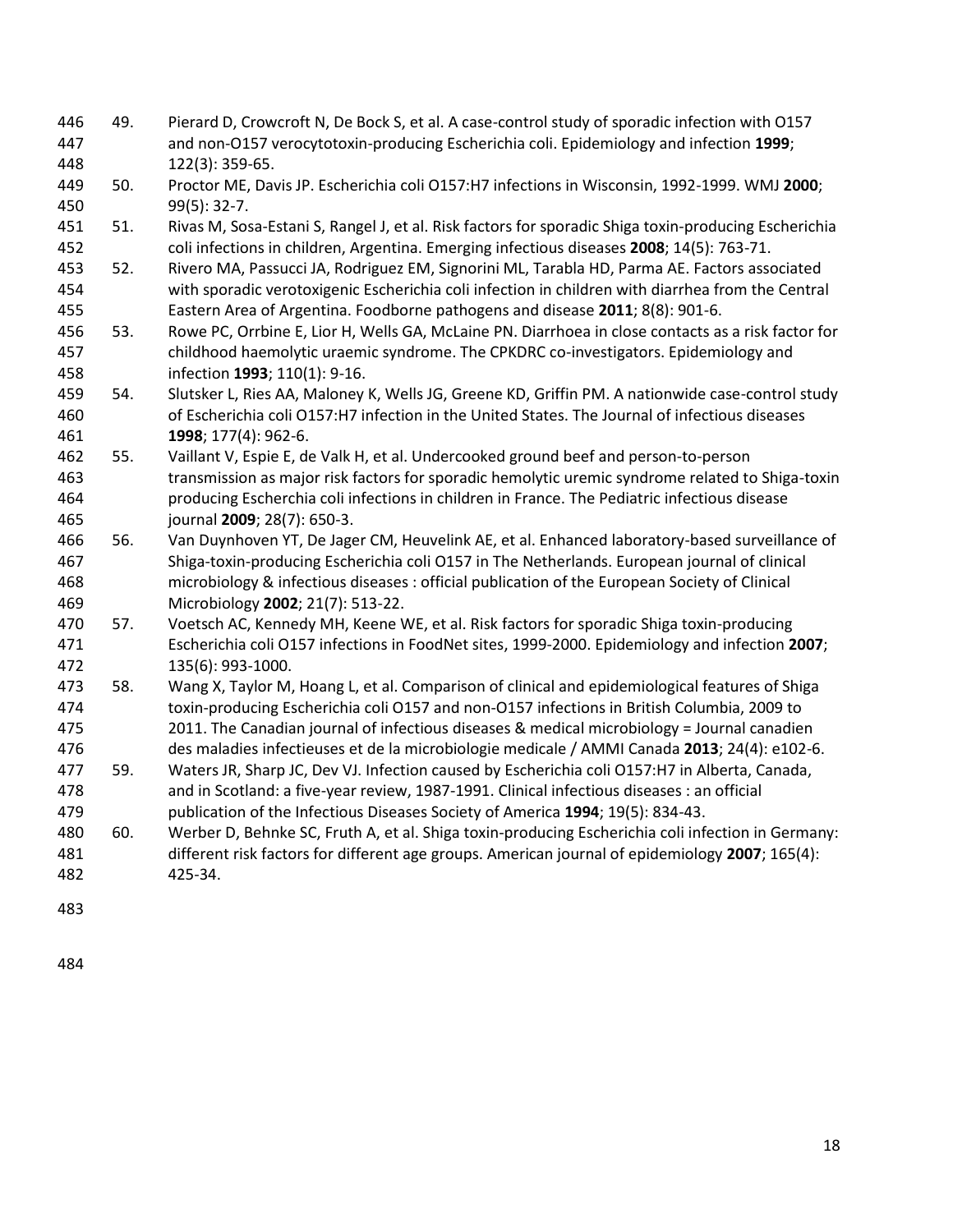# 485 **Table 1: Characteristics of Included Studies**

| Reference                    | <b>Study Dates</b>        | Country              | Design               | Outcome/STEC  | # cases/controls  | Quality <sup>a</sup> |
|------------------------------|---------------------------|----------------------|----------------------|---------------|-------------------|----------------------|
| Bryant et al.                | <b>Summers 1986 &amp;</b> | Canada               | Case-control         | Diarrhea/0157 | Diarrhea control: | acceptable           |
| 1989 [30]                    | 1987                      |                      |                      |               | 52 per group      |                      |
|                              |                           |                      |                      |               | Community         |                      |
|                              |                           |                      |                      |               | control: 49 per   |                      |
|                              |                           |                      |                      |               | group             |                      |
| Byrne et al. 2014            | 2009-2013                 | England              | Matched case-        | Diarrhea/0157 | 2300 0157 /       | acceptable           |
| $[31]$                       |                           |                      | case                 | and non       | 67 Non O 157      |                      |
| Byrne et al. 2015<br>$[32]$  | 2009-2012                 | England              | Other <sup>b</sup>   | Diarrhea/all  | 1772 cases        | acceptable           |
| Coia et al. 1998             | July 1992-                | Scotland             | Descriptive          | Diarrhea/0157 | 138 cases         | poor                 |
| $[33]$                       | December 1993             |                      |                      |               |                   |                      |
| Denno et al.                 | November                  | <b>United States</b> | Case-control         | Diarrhea/0157 | 39 cases/         | acceptable           |
| 2009 [34]                    | 2003-2005                 |                      |                      |               | 78 controls       |                      |
| Eklund et al.                | 1998-2002                 | Finland              | Descriptive          | Diarrhea/all  | 26 O157/27 non    | poor                 |
| 2005 [35]<br>Friesema et al. | 2008-2012                 | Netherlands          | Case-control         | Diarrhea/all  | 130 0157/         |                      |
| 2015 [36]                    |                           |                      |                      |               | 78 non 0157/      | poor                 |
|                              |                           |                      |                      |               | 1563 controls     |                      |
| Gianviti et al.              | May 1988-                 | Italy                | <b>Matched Case-</b> | HUS/all       | 43 cases/         | acceptable           |
| 1994 [37]                    | April 1992                |                      | control              |               | 43 controls       |                      |
| Holton et al.                | June-September            | Canada               | Matched Case-        | Diarrhea/0157 | 100 cases/        | acceptable           |
| 1999 [38]                    | 1991                      |                      | control              |               | 200 controls      |                      |
| Huber et al. 1998            | April 1996-               | Germany              | Descriptive          | Diarrhea/all  | 300 cases         | acceptable           |
| $[39]$                       | <b>March 1997</b>         |                      |                      |               |                   |                      |
| Jaros et al. 2013            | July 2011-2012            | New Zealand          | Case-control         | Diarrhea/all  | 113 cases/        | acceptable           |
| and Jaros 2014c              |                           |                      |                      |               | 506 controls      |                      |
| $[40]$                       |                           |                      |                      |               |                   |                      |
| Kassenborg et al.            | March 1996-               | <b>United States</b> | <b>Matched Case-</b> | Diarrhea/0157 | 196 cases/        | acceptable           |
| 2004 [41]                    | April 1997                |                      | control              |               | 372 controls      |                      |
| Le Saux et al.               | June-September            | Canada               | Matched Case-        | Diarrhea/0157 | 110 cases/        | acceptable           |
| 1993 [42]                    | 1990                      |                      | control              |               | 220 controls      |                      |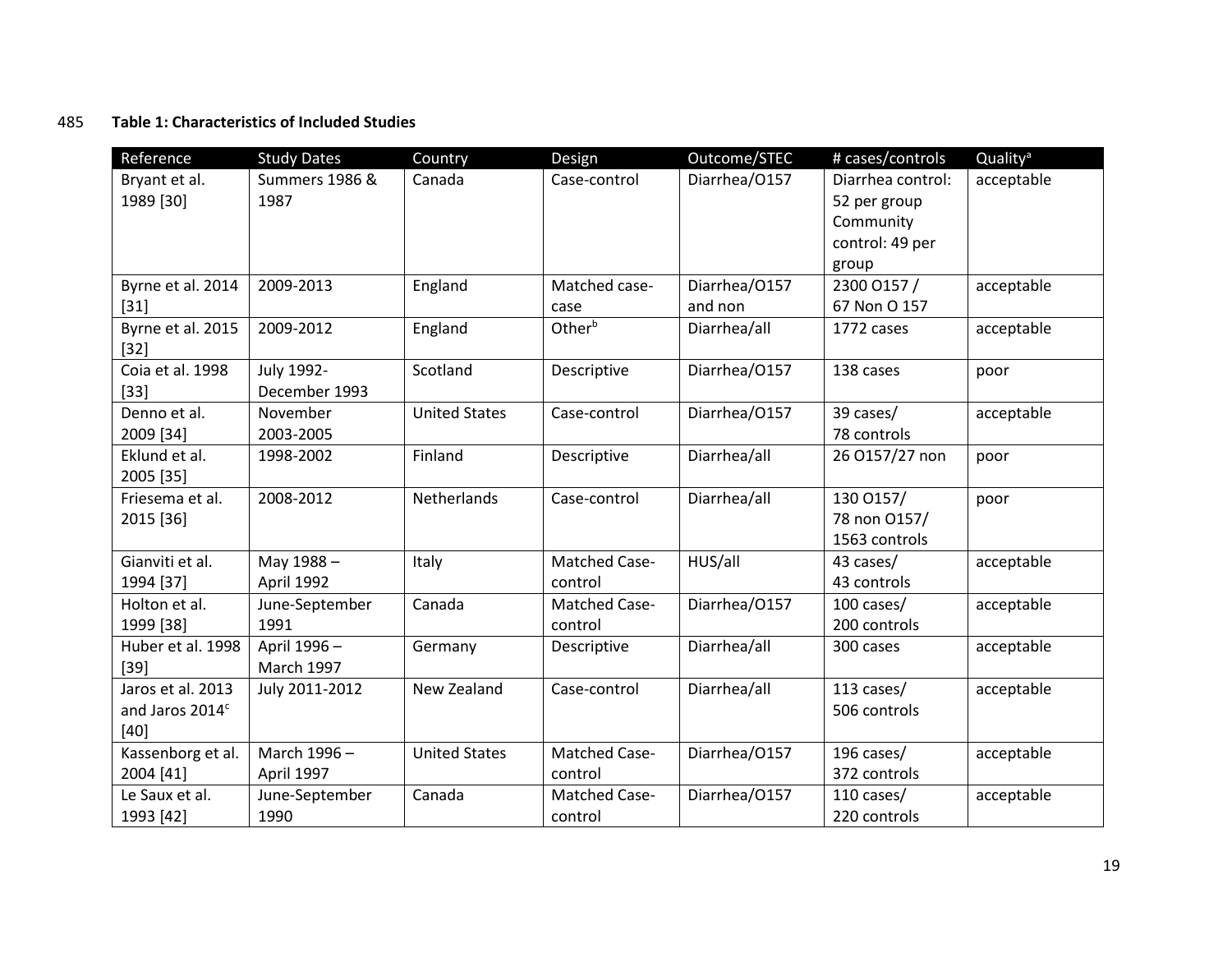| Locking et al.              | October 1996-     | Scotland             | <b>Matched Case-</b> | Diarrhea/0157 | 183 cases/   | acceptable |
|-----------------------------|-------------------|----------------------|----------------------|---------------|--------------|------------|
| 2001 [43]                   | <b>March 1999</b> |                      | control              |               | 545 controls |            |
| MacDonald et al.            | May 1985-         | <b>United States</b> | Case-control         | Diarrhea/0157 | 24 cases/    | acceptable |
| 1988 [44]                   | April 1986        |                      |                      |               | 48 controls  |            |
| McPherson et al.            | July 2003-        | Australia            | Case-control         | Diarrhea/all  | 113 cases/   | acceptable |
| 2009 [45]                   | April 2007        |                      |                      |               | 304 controls |            |
| Mead et al. 1997            | <b>July 1994</b>  | <b>United States</b> | <b>Matched Case-</b> | Diarrhea/0157 | 23 cases/    | poor       |
| $[46]$                      |                   |                      | control              |               | 46 controls  |            |
| O'Brien et al.              | October 1996-     | England              | Case-control         | Diarrhea/0157 | 369 cases/   | acceptable |
| 2001 [47]                   | December 1997     |                      |                      |               | 511 controls |            |
| Parry et al. 1998           | March 1994-       | England and          | <b>Matched Case-</b> | Diarrhea/0157 | 85 cases/    | acceptable |
| $[48]$                      | February 1996     | Wales                | control              |               | 142 controls |            |
| Pierard et al.              | Unclear           | Belgium              | <b>Matched Case-</b> | Diarrhea/all  | 37 cases/    | acceptable |
| 1999 [49]                   |                   |                      | control              |               | 69 controls  |            |
| Proctor et al.<br>2000 [50] | 1992-1999         | <b>United States</b> | Descriptive          | Diarrhea/0157 | 994 cases    | poor       |
| Rivas et al. 2008           | 2001-2002         | Argentina            | <b>Matched Case-</b> | Diarrhea/all  | 150 cases/   | acceptable |
| $[51]$                      |                   |                      | control              |               | 300 controls |            |
| Rivero et al.               | December 2002-    | Argentina            | Case-case            | Diarrhea/all  | 63 cases/    | acceptable |
| 2011 [52]                   | April 2009        |                      |                      |               | 374 controls |            |
| Rowe et al. 1993            | May-August 1990   | Canada               | Case-control         | HUS/0157      | 34 cases/    | acceptable |
| $[53]$                      |                   |                      |                      |               | 102 controls |            |
| Slutsker et al.             | October 1990-1992 | <b>United States</b> | <b>Matched Case-</b> | Diarrhea/0157 | 73 cases/    | acceptable |
| 1998 [54]                   |                   |                      | control              |               | 142 controls |            |
| Vaillant et al.             | 2000-2001         | France               | <b>Matched Case-</b> | HUS/all       | 105 cases/   | acceptable |
| 2009 [55]                   |                   |                      | control              |               | 196 controls |            |
| Van Dunhoven                | January 1999 -    | Netherlands          | <b>Descriptive</b>   | Diarrhea/0157 | 82 cases     | poor       |
| et al. 2002 [56]            | <b>June 2001</b>  |                      |                      |               |              |            |
| Voestch et al.              | 1999-2000         | <b>United States</b> | Case-Control         | Diarrhea/0157 | 283 cases/   | acceptable |
| 2006 [57]                   |                   |                      |                      |               | 534 controls |            |
| Wang et al. 2013            | 2009-2011         | Canada               | Case-case            | Diarrhea/all  | 154 0157/    | acceptable |
| $[58]$                      |                   |                      |                      |               | 63 non 0157  |            |
| Waters et al.               | 1987-1991         | Canada               | Descriptive          | Diarrhea/0157 | 1484 cases   | poor       |
| 1994 [59]                   |                   |                      |                      |               |              |            |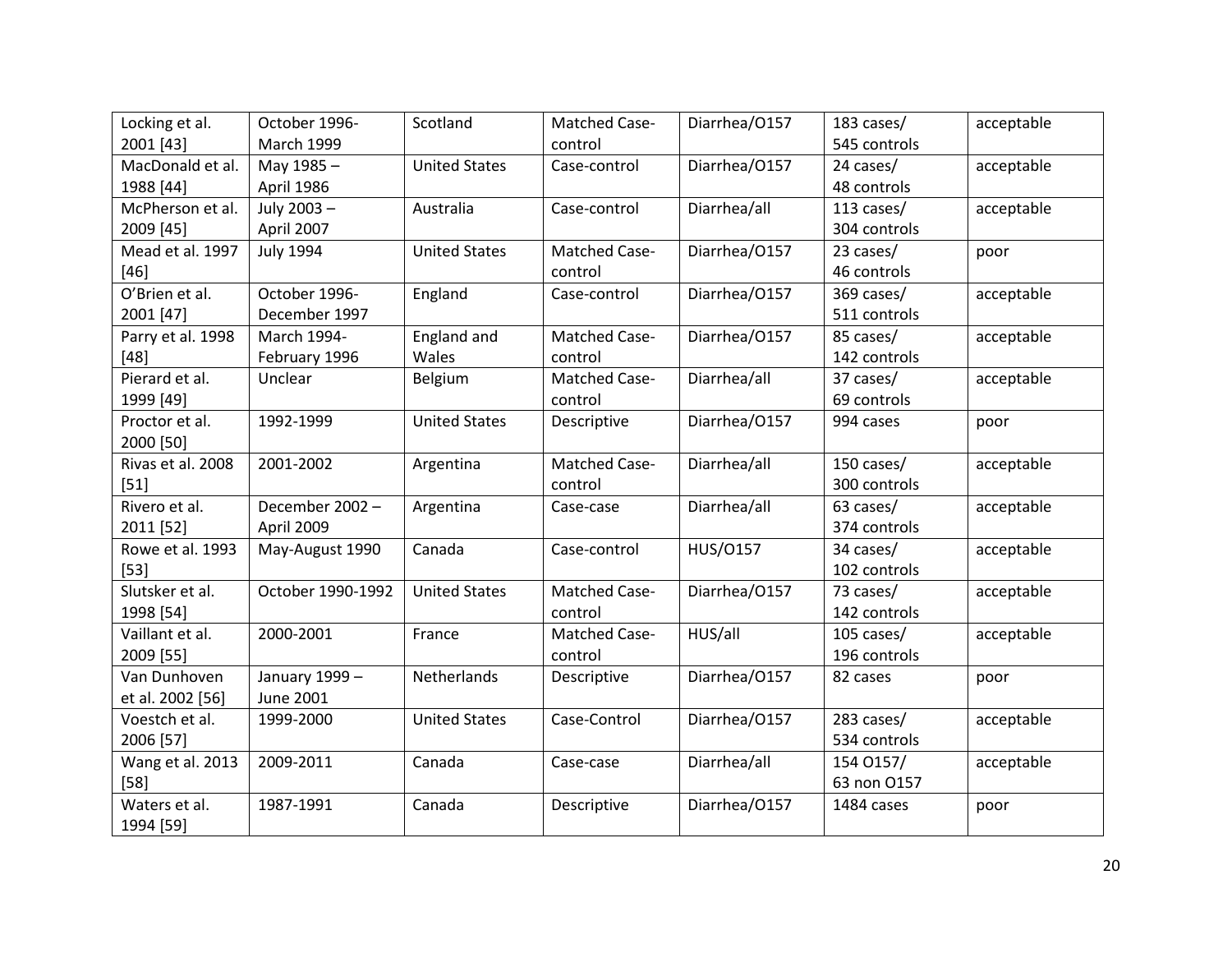|            |               | 1987-1991                                                                                                                                                                                                          | Scotland | Descriptive  | Diarrhea/0157 | 505 cases     |            |
|------------|---------------|--------------------------------------------------------------------------------------------------------------------------------------------------------------------------------------------------------------------|----------|--------------|---------------|---------------|------------|
|            | Werber et al. | April 2001-March                                                                                                                                                                                                   | Germany  | Matched Case | Diarrhea/all  | 29 0157/      | acceptable |
|            | 2007 [60]     | 2003                                                                                                                                                                                                               |          | control      |               | 173 non 0157/ |            |
|            |               |                                                                                                                                                                                                                    |          |              |               | 202 controls  |            |
| 486        |               | a: refer to text and Supplemental Appendix 3 for determination of quality                                                                                                                                          |          |              |               |               |            |
| 487        |               | b: categorical $\chi^2$ analysis based on national surveillance data<br>d: Dissertation thesis "Epidemiological investigations of STEC 0157 and 026 in New Zealand slaughter cattle, and the source attribution of |          |              |               |               |            |
| 488<br>489 |               | human illness" containing additional information to Jaros et al. 2013.                                                                                                                                             |          |              |               |               |            |
| 490        |               |                                                                                                                                                                                                                    |          |              |               |               |            |
|            |               |                                                                                                                                                                                                                    |          |              |               |               |            |
| 491        |               |                                                                                                                                                                                                                    |          |              |               |               |            |
| 492        |               |                                                                                                                                                                                                                    |          |              |               |               |            |
| 493        |               |                                                                                                                                                                                                                    |          |              |               |               |            |
|            |               |                                                                                                                                                                                                                    |          |              |               |               |            |
| 494        |               |                                                                                                                                                                                                                    |          |              |               |               |            |
| 495        |               |                                                                                                                                                                                                                    |          |              |               |               |            |
| 496        |               |                                                                                                                                                                                                                    |          |              |               |               |            |
|            |               |                                                                                                                                                                                                                    |          |              |               |               |            |
| 497        |               |                                                                                                                                                                                                                    |          |              |               |               |            |
| 498        |               |                                                                                                                                                                                                                    |          |              |               |               |            |
| 499        |               |                                                                                                                                                                                                                    |          |              |               |               |            |
| 500        |               |                                                                                                                                                                                                                    |          |              |               |               |            |
|            |               |                                                                                                                                                                                                                    |          |              |               |               |            |
| 501        |               |                                                                                                                                                                                                                    |          |              |               |               |            |
| 502        |               |                                                                                                                                                                                                                    |          |              |               |               |            |
| 503        |               |                                                                                                                                                                                                                    |          |              |               |               |            |
|            |               |                                                                                                                                                                                                                    |          |              |               |               |            |
| 504        |               |                                                                                                                                                                                                                    |          |              |               |               |            |
| 505        |               |                                                                                                                                                                                                                    |          |              |               |               |            |
|            |               |                                                                                                                                                                                                                    |          |              |               |               |            |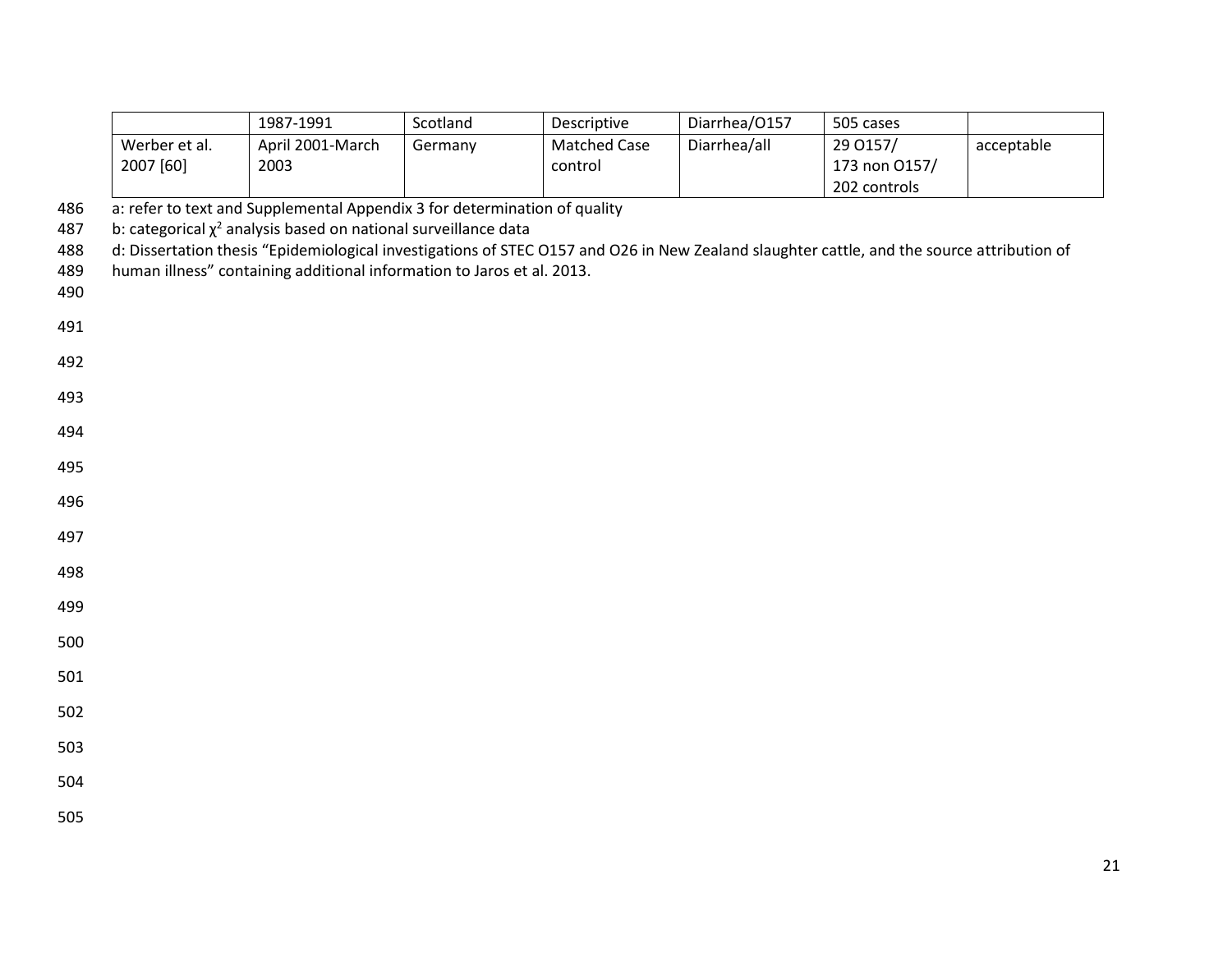# 506 **Table 2: Results of Systematic Review with exposures split into general categories**

|                                                  | Food                   |                | <b>Animal Contact</b><br>Animal |       |                |                | Water                        |                           | Other<br>Environmental |          |              |                  |                          |
|--------------------------------------------------|------------------------|----------------|---------------------------------|-------|----------------|----------------|------------------------------|---------------------------|------------------------|----------|--------------|------------------|--------------------------|
|                                                  | Pink or<br>Raw<br>Meat | Cooked<br>Beef | Other<br>Meat                   | Dairy | Produce        | Farm<br>Visits | Contact<br>with<br>Ruminants | Contact<br>with<br>manure | Contact:<br>Combined   | Drinking | Recreational | Travel           | Person-<br>to-<br>person |
| # studies finding RF <sup>a</sup><br>significant | 20                     | $\overline{7}$ | 8                               | 8     | $\overline{2}$ | 10             | 13                           | 6                         | 19                     | 8        | $\,8\,$      | $\boldsymbol{6}$ | 12                       |
| # asking about RF                                | 32                     | 31             | 29                              | 24    | 24             | 19             | 24                           | 15                        | 27                     | 21       | 20           | 21               | 21                       |
| Percentage                                       | 62.5%                  | 22.6%          | 27.6%                           | 33.3% | 8.3%           | 52.6%          | 54.2%                        | 40%                       | 70.4%                  | 38.1%    | 40%          | 28.6%            | 57.1%                    |
| 507<br>a: RF = Risk Factor                       |                        |                |                                 |       |                |                |                              |                           |                        |          |              |                  |                          |
| 508                                              |                        |                |                                 |       |                |                |                              |                           |                        |          |              |                  |                          |
| 509                                              |                        |                |                                 |       |                |                |                              |                           |                        |          |              |                  |                          |
| 510                                              |                        |                |                                 |       |                |                |                              |                           |                        |          |              |                  |                          |
| 511                                              |                        |                |                                 |       |                |                |                              |                           |                        |          |              |                  |                          |
| 512                                              |                        |                |                                 |       |                |                |                              |                           |                        |          |              |                  |                          |
| 513                                              |                        |                |                                 |       |                |                |                              |                           |                        |          |              |                  |                          |
| 514                                              |                        |                |                                 |       |                |                |                              |                           |                        |          |              |                  |                          |
| 515                                              |                        |                |                                 |       |                |                |                              |                           |                        |          |              |                  |                          |
| 516                                              |                        |                |                                 |       |                |                |                              |                           |                        |          |              |                  |                          |
| 517                                              |                        |                |                                 |       |                |                |                              |                           |                        |          |              |                  |                          |
| 518                                              |                        |                |                                 |       |                |                |                              |                           |                        |          |              |                  |                          |
| 519                                              |                        |                |                                 |       |                |                |                              |                           |                        |          |              |                  |                          |
| 520                                              |                        |                |                                 |       |                |                |                              |                           |                        |          |              |                  |                          |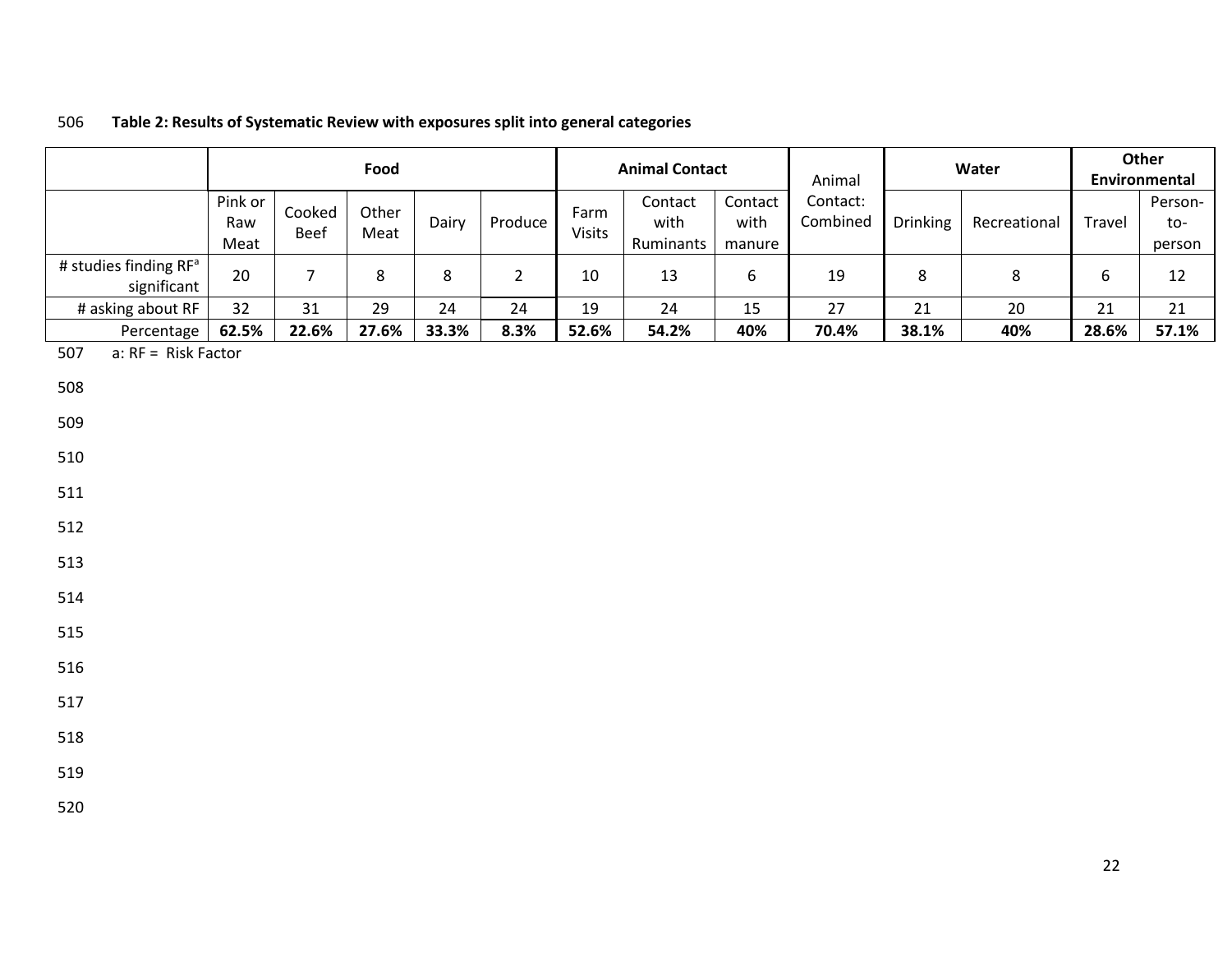|                               |                        |                | Food          |       |         |                | <b>Animal Contact</b>        |                           | Animal               |          | Water        |        | Other<br>Environmental   |
|-------------------------------|------------------------|----------------|---------------|-------|---------|----------------|------------------------------|---------------------------|----------------------|----------|--------------|--------|--------------------------|
|                               | Pink or<br>Raw<br>Meat | Cooked<br>Beef | Other<br>Meat | Dairy | Produce | Farm<br>Visits | Contact<br>with<br>Ruminants | Contact<br>with<br>manure | Contact:<br>Combined | Drinking | Recreational | Travel | Person-<br>to-<br>person |
| acceptable quality<br>studies | 63.6%                  | 12.5%          | 31.8%         | 22.2% | 12.5%   | 50%            | 45%                          | 45.5%                     | 66.7%                | 29.4%    | 40%          | 23.5%  | 53.3%                    |
| low quality studies           | 75%                    | 57.1%          | 14.3%         | 66.7% | $0\%$   | 60%            | 75%                          | 25%                       | 83.3%                | 75%      | 40%          | 23.5%  | 66.7%                    |
| p-value                       | 0.558                  | 0.013          | 0.367         | 0.045 | 0.296   | 0.701          | 0.273                        | 0.474                     | 0.432                | 0.091    | $\mathbf{1}$ | 0.291  | 0.575                    |
| 522                           |                        |                |               |       |         |                |                              |                           |                      |          |              |        |                          |
| 523                           |                        |                |               |       |         |                |                              |                           |                      |          |              |        |                          |
| 524                           |                        |                |               |       |         |                |                              |                           |                      |          |              |        |                          |
| 525                           |                        |                |               |       |         |                |                              |                           |                      |          |              |        |                          |
| 526                           |                        |                |               |       |         |                |                              |                           |                      |          |              |        |                          |
| 527                           |                        |                |               |       |         |                |                              |                           |                      |          |              |        |                          |
| 528                           |                        |                |               |       |         |                |                              |                           |                      |          |              |        |                          |
| 529                           |                        |                |               |       |         |                |                              |                           |                      |          |              |        |                          |
| 530                           |                        |                |               |       |         |                |                              |                           |                      |          |              |        |                          |
| 531                           |                        |                |               |       |         |                |                              |                           |                      |          |              |        |                          |
| 532                           |                        |                |               |       |         |                |                              |                           |                      |          |              |        |                          |
| 533                           |                        |                |               |       |         |                |                              |                           |                      |          |              |        |                          |
| 534                           |                        |                |               |       |         |                |                              |                           |                      |          |              |        |                          |
| 535                           |                        |                |               |       |         |                |                              |                           |                      |          |              |        |                          |

# 521 **Table 3: Study quality does not affect the proportion of studies finding different risk factors as associated with STEC infections**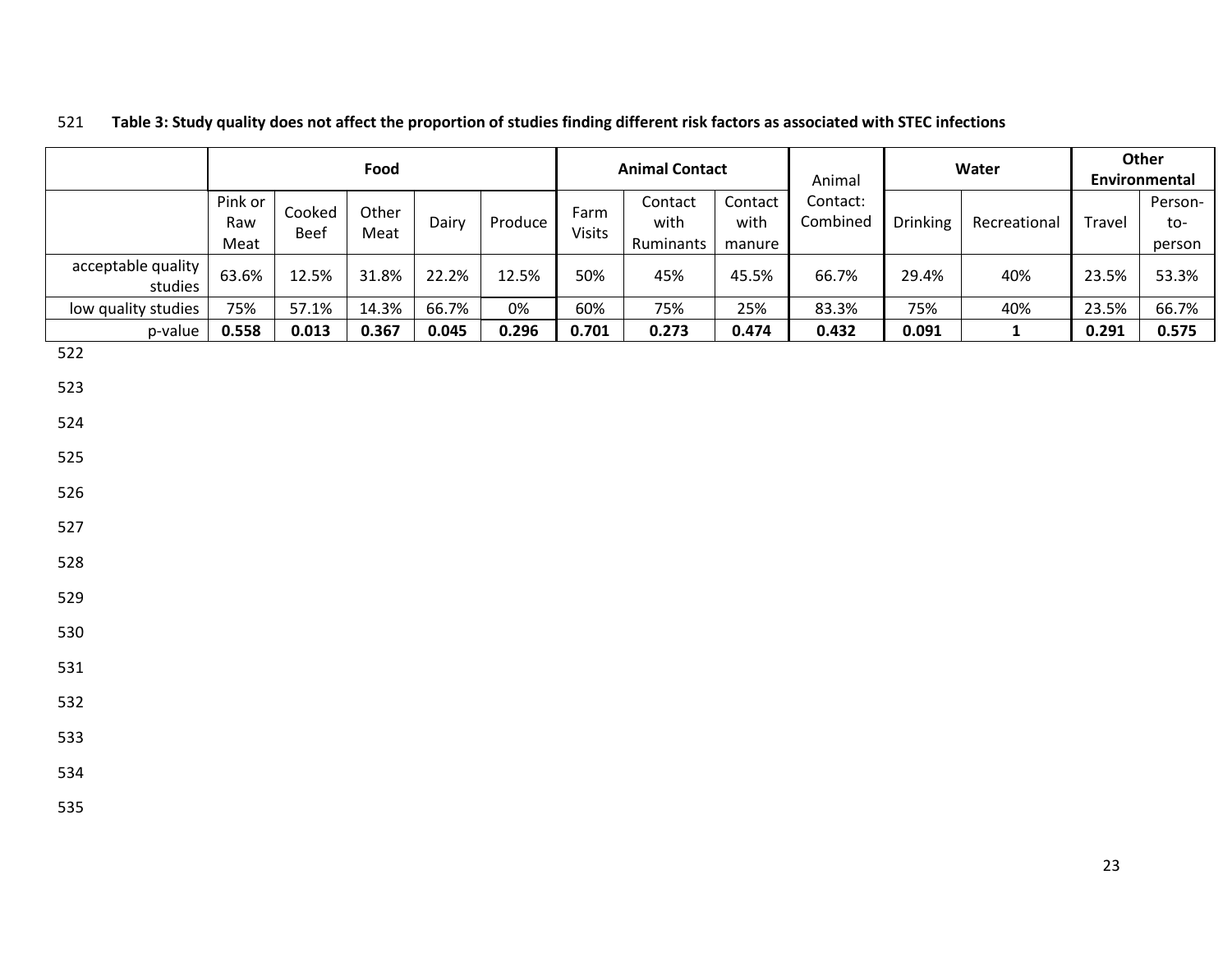# **Table 4: Percentage of studies from different regions finding different risk factors significant**

|            | <b>Undercooked or Raw Meat</b> | <b>Animal Contact: Combined</b> | Person-to-person |
|------------|--------------------------------|---------------------------------|------------------|
| <b>USA</b> | 71.43%                         | 42.876%                         | 66.67%           |
| Canada     | 66.67%                         | 33.33%                          | 100%             |
| UK         | 50%                            | 100%                            | 50%              |
| Europe     | 75%                            | 75%                             | 50%              |
|            |                                |                                 |                  |
|            |                                |                                 |                  |
|            |                                |                                 |                  |
|            |                                |                                 |                  |
|            |                                |                                 |                  |
|            |                                |                                 |                  |
|            |                                |                                 |                  |
|            |                                |                                 |                  |
|            |                                |                                 |                  |
|            |                                |                                 |                  |
|            |                                |                                 |                  |
|            |                                |                                 |                  |
|            |                                |                                 |                  |
|            |                                |                                 |                  |
|            |                                |                                 |                  |
|            |                                |                                 |                  |
|            |                                |                                 |                  |
|            |                                |                                 |                  |
|            |                                |                                 |                  |
|            |                                |                                 |                  |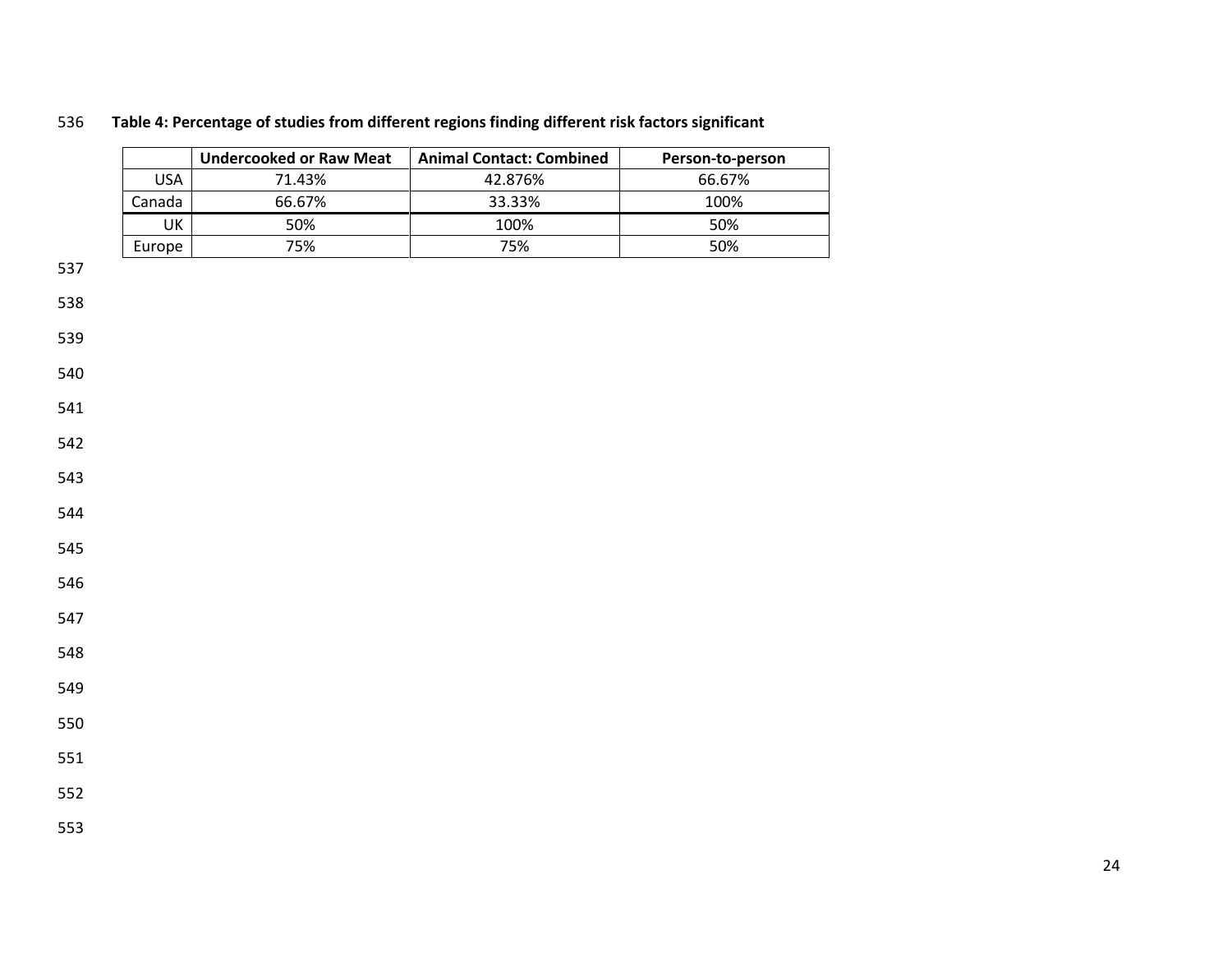## 554 **Table 5: Odds ratios separated by STEC serogroup**

| <b>Study</b>             | Pink or Raw Meat <sup>a</sup> | <b>Animal Contact</b> |
|--------------------------|-------------------------------|-----------------------|
| <b>Byrne 2014</b>        | 0157 8.05 [1.11, 58.30]       | NON 3.3 [1.69, 6.40]  |
| Friesema 2015 (< 10 yrs) | 0157 9.97 [2.29, 43.38]       | NON 5.8 [1.10, 30.75] |
| Friesema 2015 (> 10 yrs) | 0157 2.10 [1.26, 3.50]        | $_b$                  |
| McPherson 2009           | 0157 4.57 [1.42, 14.70]       | NON 5.0 [2.09, 11.99] |
| <b>Rivas 2008</b>        | 0157 17.64 [3.08, 100.92]     | 0157 $6.6^{\circ}$    |
| <b>Wang 2013</b>         |                               | $_b$                  |

555 a: odds ratio given<br>556 b: no associated ris

556 b: no associated risk factor found<br>557 c: 95% confidence interval not pro

c: 95% confidence interval not provided

558

- 560
- 561
- 562
- 
- 563
- 564
- 565
- 
- 566
- 567
- 568
- 569

- 570
- 571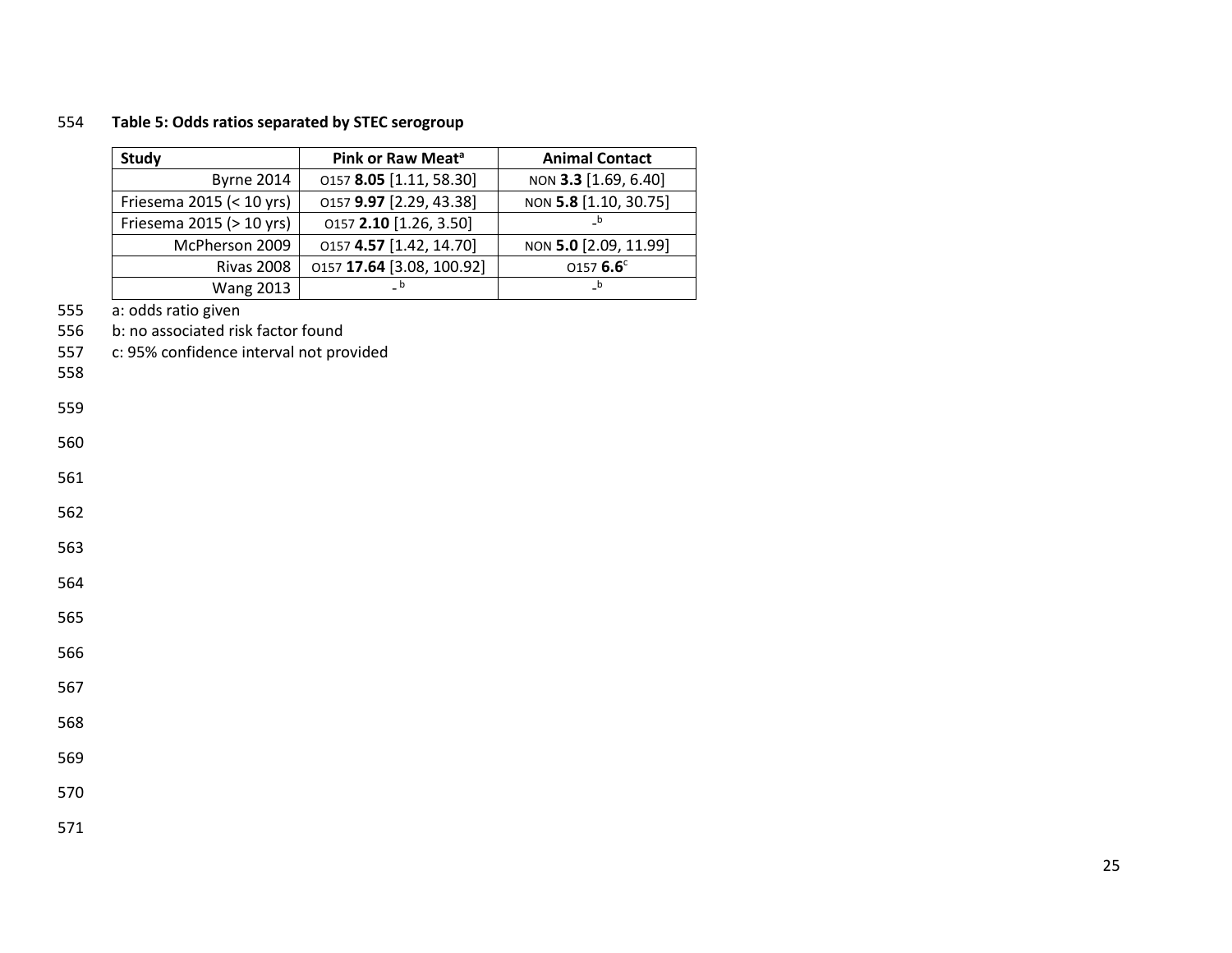| <b>Exposure</b>       | Pe <sub>pooled</sub> | $OR_{pooled}^a$   | <b>PAF<sup>a</sup></b> |
|-----------------------|----------------------|-------------------|------------------------|
| Pink or Raw Meat      | 0.279                | 3.08 [1.9, 4.99]  | $0.19$ [0.13, 0.22]    |
| <b>Farm Visits</b>    | 0.19                 | 2.6 [2.11, 2.31]  | $0.12$ [0.10, 0.13]    |
| <b>Animal Contact</b> | 0.204                | 3.02 [2.2, 4.16]  | $0.14$ [0.11, 0.15]    |
| Person-to-person      | 0.236                | 2.86 [1.69, 4.84] | $0.15$ [0.10, 0.19]    |

# **Table 6: Population attributable fractions for risk factors included in meta-analysis**

a: 95% confidence interval in brackets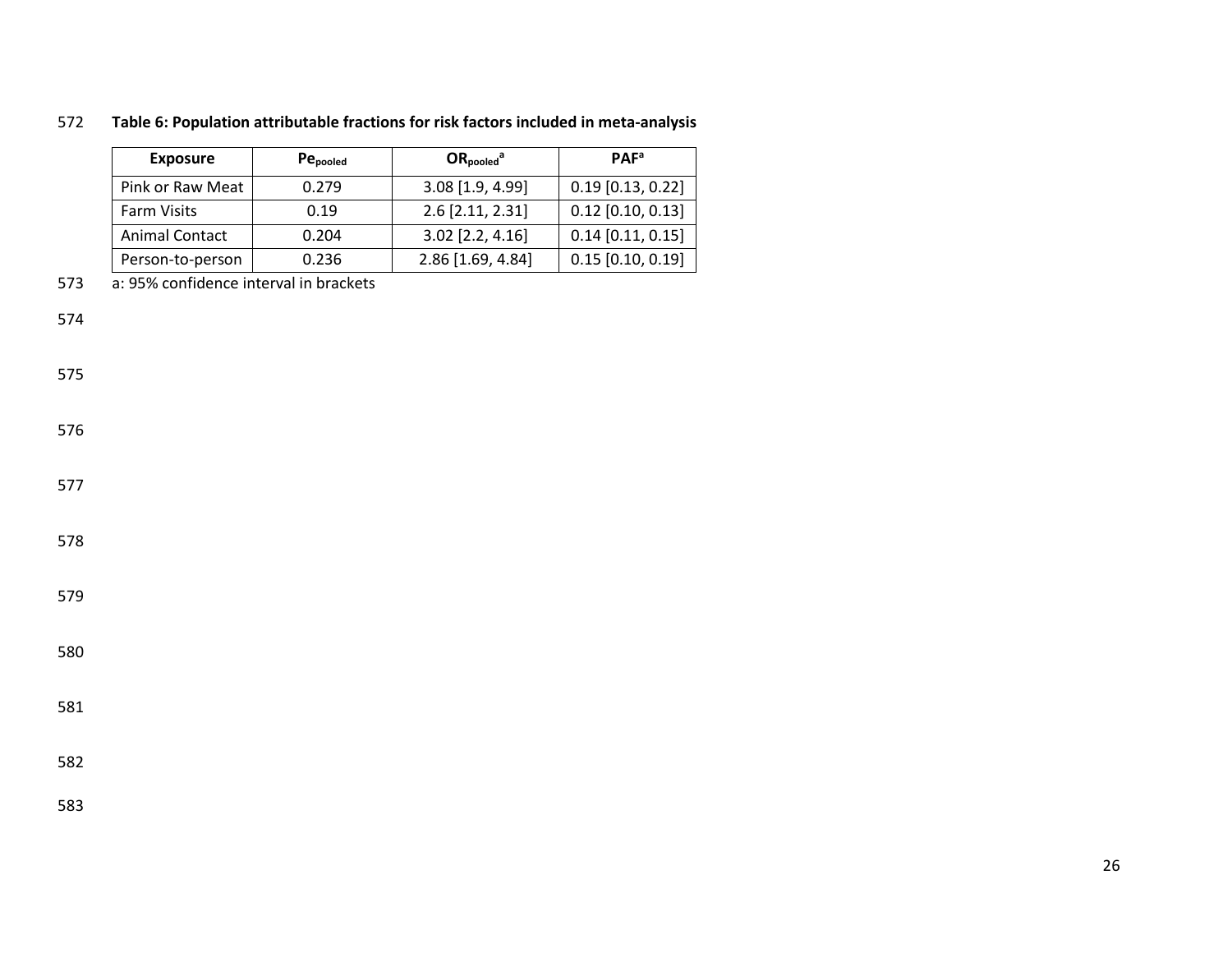# 584 **Table 7: Odds ratios after sugroup analysis**

| <b>Exposure</b>       | $OR_{pooled}^a$   |
|-----------------------|-------------------|
| Pink or Raw Meat      | 2.07 [1.22, 3.51] |
| <b>Farm Visits</b>    | 2.48 [1.99, 3.09] |
| <b>Animal Contact</b> | 2.5 [1.72, 3.62]  |
| Person-to-person      | $2.0$ [1.14, 3.5] |

585 a: 95% confidence interval in brackets

586

587

588

589

590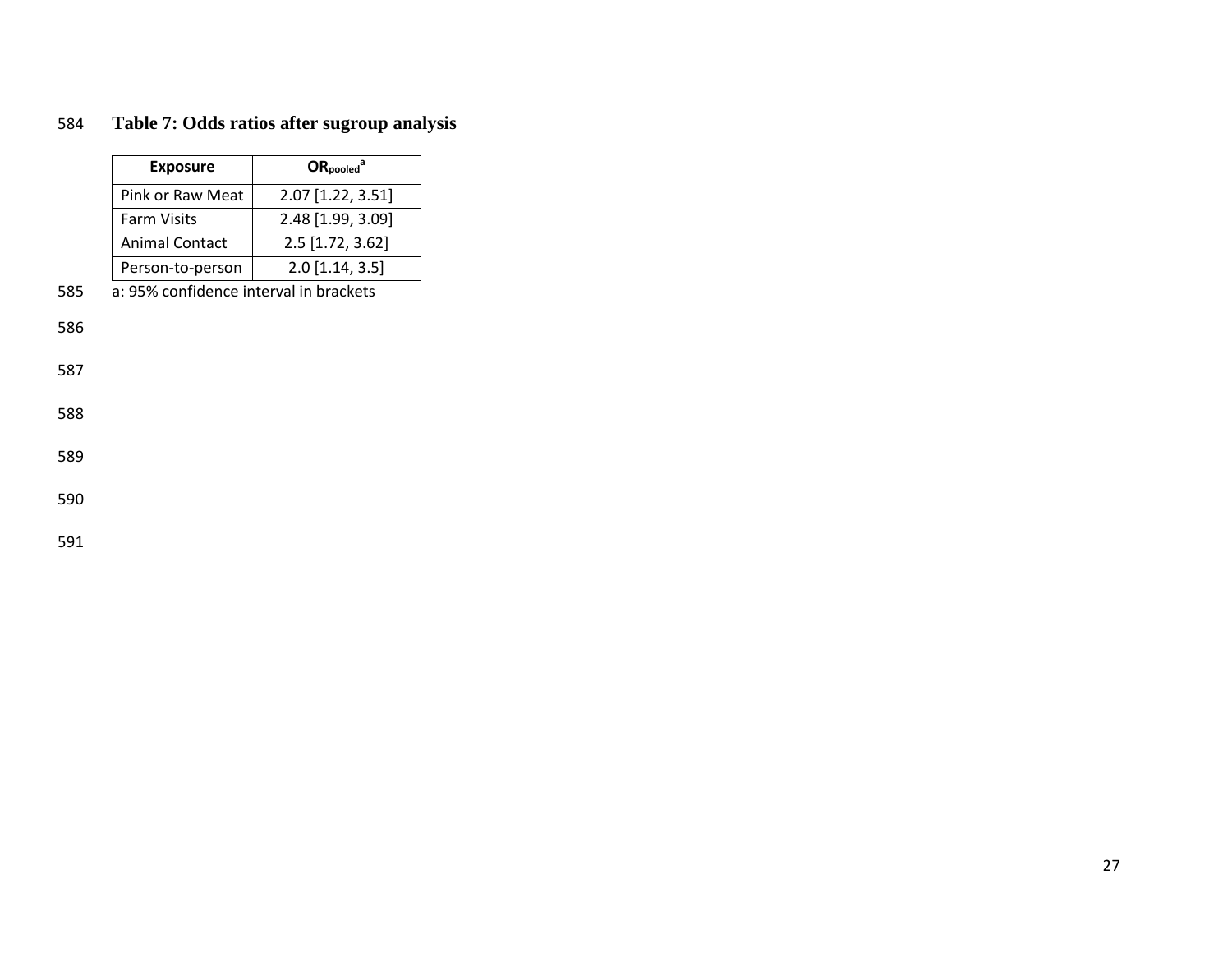#### **Figure Legends**

#### **Figure 1: PRISMA flow diagram of included studies.**

# **Figure 2: Meta-analysis of undercooked or raw meat.**

 For Werber, exposure to undercooked or raw meat was only significant in age groups over 10 years old. For Friesema, those under 10 had an OR of 10 (2.3-43.5), but this was not included in the meta-analysis to prevent over-representation of this study in the results. \* OR was adjusted for possible confounders. "Not estimable" means no data relevant to this risk-factor could be extracted.

#### **Figure 3: Meta-analysis of farm visits.**

 This risk factor was only significant in the Kassenborg study for children under 6 years old. The Werber study values were calculated using EpiInfo from data provided in the manuscript. \* OR was adjusted for possible confounders. "Not estimable" means no data relevant to this risk-factor could be extracted.

#### **Figure 4: Meta-analysis for animal contact.**

For Friesema, animal contact was only significant for non-O157 and cases under 10 years old.

Similarly, Weber found this risk factor significant for those under three years old. Kassenborg

found it significant for those over 6 years of age. \* OR was adjusted for possible confounders.

"Not estimable" means no data relevant to this risk-factor could be extracted.

#### **Figure 5: Meta-analysis for person-to-person transmission.**